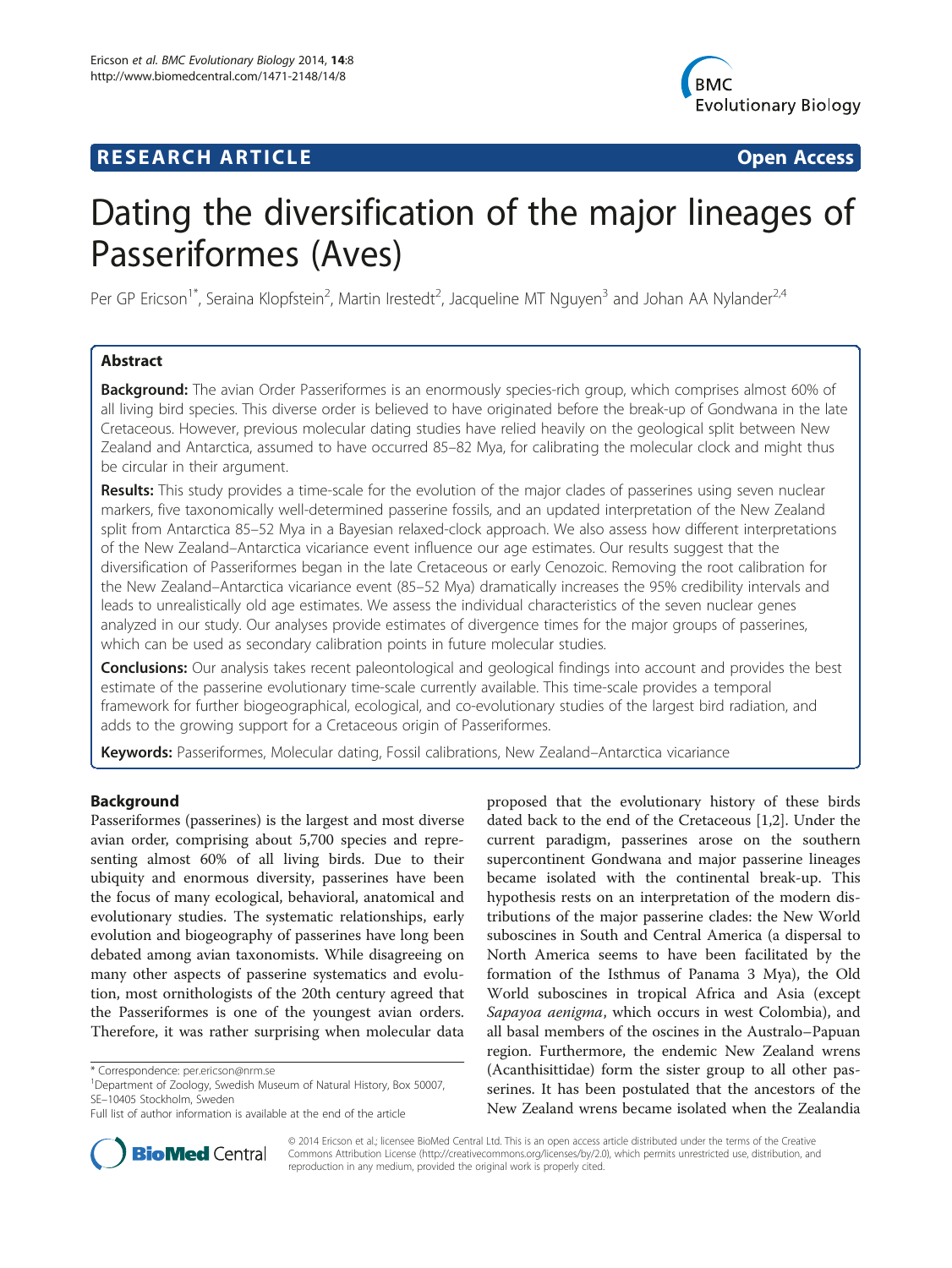<span id="page-1-0"></span>continental fragment separated from Antarctica 85–82 Mya [[3,4\]](#page-12-0).

The supposed role of Gondwana in the diversification of passerines implies a late Cretaceous origin of this radiation. Several studies have used the 85–82 Mya date for the New Zealand–Antarctica vicariance event to calibrate estimates of the passerine evolutionary timescale, typically in the absence of suitable fossils. There are two problems with this calibration method. First, it builds on the assumption that the New Zealand wrens were actually present on Zealandia when it separated from Antarctica. Under this assumption, the argument for a Cretaceous origin of passerines becomes circular. Second, it has been suggested that the last land connection is considerably younger than the postulated 85–82 Mya date that has been used to calibrate the passerine tree. Recent geological data suggest that the separation of New Zealand began about 85 mya but was not complete until about 55–52 mya [\[5](#page-12-0)-[7\]](#page-12-0). Dispersal possibilities for terrestrial organisms may even have existed as late as the Paleogene [[8](#page-12-0)]. Some geologists have argued that the entire landmass of New Zealand was completely submerged during the marine transgression in the Oligocene [[9,10\]](#page-12-0). Phylogeographic and paleontological data, however, suggest that endemic terrestrial biota were present in the Oligocene, even though New Zealand was reduced to a few scattered islands or an estimated 18% of the current landmass [\[11,12](#page-12-0) and papers cited therein].

The purpose of this paper is two-fold. First, we aim to provide an updated time-scale for the evolution of the major passerine clades. Second, we aim to present age estimates for major groups of passerines, which can be used as secondary calibration points in future phylogenetic studies of passerines at lower taxonomic levels.

Our estimates of the passerine phylogeny and evolutionary time-scale are based on 7,193 bp obtained from seven nuclear genes. We calibrate the molecular clock using both fossils and the New Zealand–Antarctica vicariance event described above, but with an updated interpretation of the time frame of this geological event [[5-7](#page-12-0)]. Unlike many previous analyses, we also incorporate the uncertainty in these calibrations, and assess the sensitivity of our age estimates to different interpretations of the New Zealand–Antarctica vicariance event.

# Methods

# Selection of taxa and gene sequences

The ingroup consists of 55 taxa and includes representatives of almost all of the basal lineages of passerines identified in previous molecular phylogenies (e.g., [\[13](#page-12-0)]). Most of the sequence data are from Alström et al. [\[14](#page-12-0)], Barker et al. [\[1,13](#page-12-0)], Ericson et al. [\[2,15,16\]](#page-12-0), Ericson and Johansson [\[17](#page-12-0)], Fjeldså et al. [[18,19\]](#page-12-0), Fuchs et al. [\[20,21](#page-12-0)], Gelang et al. [\[22\]](#page-12-0), Irestedt et al. [[23-25](#page-12-0)], Irestedt and

Ohlson [\[26](#page-12-0)], Johansson et al. [[27\]](#page-12-0), Jønsson et al. [\[28](#page-12-0)], Ohlson et al. [[29\]](#page-12-0), Zuccon and Ericson [[30\]](#page-12-0) and Zuccon et al. [[31](#page-12-0)]. We have also added 25 novel sequences to the data set, which we have deposited in GenBank (Additional file [1:](#page-11-0) Table S1). Although some lineages are represented in the analyses by sequences obtained from different individuals, the concatenated sequences are in most cases from conspecific or congeneric individuals (Additional file [1](#page-11-0): Table S1). Only for the Meliphagidae, Callaeidae and Petroicidae were we forced to combine sequences from more than one genus.

The total alignment consists of 7,193 bp obtained from seven genes: MOS, oocyte maturation factor mos (622 bp in the alignment/177 parsimony-informative characters), MYC, c-myc proto-oncogene exon 3 (504/83 bp), GAPDH, glyceraldehyde-3-phosphodehydrogenase intron 11 (419/222 bp), MB, myoglobin intron 2 (800/299 bp), ODC1, ornithine decarboxylase introns 6–7 (749/316 bp), RAG1, recombination activating protein 1 (2 947/740 bp), and RAG2, recombination activating protein 2 (1 152/326 bp). Details of extraction, amplification and sequencing procedures are given for MOS by Cooper and Penny [[32](#page-12-0)], for MYC by Irestedt et al. [\[23\]](#page-12-0), for MB by Irestedt et al. [[33](#page-12-0)], for GAPDH by Fjeldså et al. [\[18\]](#page-12-0), and for ODC1 by Allen and Omland [[34](#page-12-0)].

# Bayesian phylogenetic inference

For Bayesian inference of phylogeny and divergence times, the program MrBayes v.3.2 [\[35\]](#page-12-0) was used to obtain Markov Chain Monte Carlo (MCMC) approximations of posterior tree distributions. Gene partitions were analyzed both separately and in concatenation. In the concatenated analyses, the dataset was partitioned by gene and by codon position (combined first and second versus third codon positions). Nucleotide substitution models were unlinked across partitions, and a reversiblejump MCMC over the space of all GTR sub-models was run for each of them ("nst = mixed" command in MrBayes [\[36](#page-12-0)]). Among-site rate variation was modeled using a discrete gamma distribution with four categories and a proportion of invariant sites [\[37\]](#page-12-0). We used partition-specific rate multipliers with a Dirichlet-distributed prior to allow the overall evolutionary rates to differ among partitions.

For all analyses, four Metropolis-coupled chains (temperature constant set to 0.1) were run for a minimum of 30 million generations, sampling every 1,000th generation. Four independent runs for the final analyses were conducted with the preferred clock model (see below), whereas two runs were done for the remaining analyses. Parameter and tree files were analyzed using Tracer [\[38](#page-13-0)] and AWTY [[39](#page-13-0)] to check for convergence issues and suitable burn-in. Average standard deviations of split frequencies fell below the recommended value of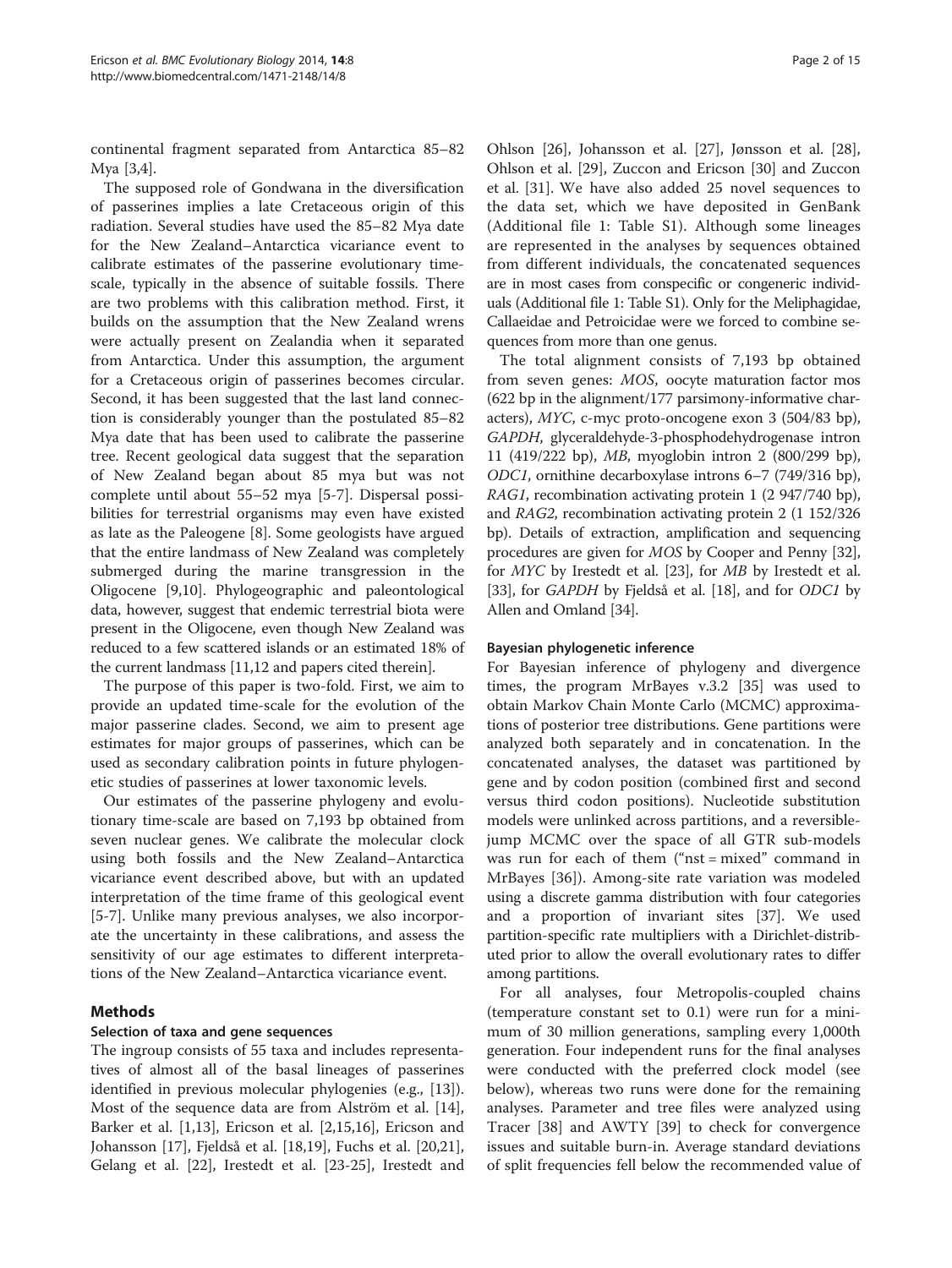0.01 after about 5 million generations, indicating good topology convergence. After being scrutinized for convergence, tree and parameter files from separate runs were then concatenated to maximize precision. Calculations of credibility intervals, statistical analyses, and graphical output were generated using the R statistical programming language [[40\]](#page-13-0), utilizing functions in R-packages APE [[41](#page-13-0)], PHANGORN [\[42\]](#page-13-0), and PHYLOCH [[43\]](#page-13-0).

# Clock and tree model choice

We used stepping-stone sampling [[44](#page-13-0)] to obtain estimates of the marginal likelihoods to choose between different clock models: the strict clock, a relaxed, autocorrelated log-normal clock (TK02 [\[45](#page-13-0)]), and a relaxed, uncorrelated gamma clock model (the white-noise or independent gamma rates (IGR) model [\[46](#page-13-0)]). We considered convergence to be acceptable when the standard deviation of split frequencies was below 0.04 in each of the steps. To achieve this, we ran 100,000,000 generations in total, distributed over 49 steps between the posterior and the prior, treating the first step as a burnin. Within each step, 500,000 generations were discarded as a burn-in, and samples were drawn every 1,000 generations over the remaining 1,500,000 generations. Bayes factor comparisons strongly preferred the uncorrelated gamma relaxed clock model over the auto-correlated and strict clock models (2\* ln(Bayes factor) equals 14.3 and 132.5, respectively [\[47\]](#page-13-0)), and we used this model for subsequent analyses. In order to enhance convergence of the clock rate as well as tree height, we followed an empirical Bayes approach [[48\]](#page-13-0). We initially ran a strictclock analysis without calibrations in order to obtain an estimate for the tree height in substitution units. This value was then divided by the average tree height in million years according to the prior on the root (see below) in order to get a first estimate of the clock rate. This estimate was used as the median for a log-normal prior with a large standard deviation of 1, leading to an only weakly informative prior. For the priors on the variance of the relaxed-clock models, we used an exponential (10) prior.

Instead of relying on explicit models of the branching process to obtain a prior for the tree, we used the recently proposed extension of the uniform tree prior to calibrated clock settings [[48\]](#page-13-0). Very little is known about the relative performance of different tree priors (with one notable exception [\[46\]](#page-13-0)), but given the incomplete and uneven taxon sampling in our dataset, we preferred to use the uniform prior which is rather uninformative. Furthermore, it does not require the setting of additional parameters as in the birth-death or coalescent priors, and does not require any assumptions to be made about the sampling strategy.

#### Calibration of the rate of evolution

To calculate absolute ages from the trees, two categories of calibration points can be used: geological vicariance events and fossils. The only geological vicariance event used in our analysis is based on the assumption that the New Zealand wrens became isolated when this continental fragment separated from Antarctica. However, it is now currently understood that separation of New Zealand was not complete until about 55–52 Mya [[5-8,](#page-12-0)[49](#page-13-0)]. In addition to using this best current estimate in the form of a uniform prior on the root age, we tested the previously used range of 85–82 Mya [[50\]](#page-13-0) and a de facto removal of the root calibration (uniform prior between 4,000 and 20 Mya).

There are currently extremely few Cenozoic fossils of passerines that can be unambiguously assigned to recent lineages and can thus serve as calibration points in this study. We used three representatives of crown group passerines that come from Early Miocene (16.3–23 Mya) deposits in Australia, and their placement in our chronogram is given in Figure [1](#page-4-0). They were identified as a logrunner (Orthonychidae) (JMTN, unpublished observations) (clade C in Figure [1\)](#page-4-0), a crown-group cracticid (Cracticidae) [\[51](#page-13-0)] (clade D in Figure [1\)](#page-4-0), and an oriolid (Oriolidae) [\[52](#page-13-0)] (clade E in Figure [1](#page-4-0)). Another fossil useful for calibration is a tarsometatarsus from the Early Miocene (MN 3, 20.5–18 Mya) of Germany, assigned to the "climbing Certhioidea", a clade comprising treecreepers (Certhiidae), nuthatches and wallcreepers (Sittidae) [[53\]](#page-13-0) (clade F in Figure [1](#page-4-0)). In addition to these fossils, we used a calibration based on a fossil honeyeater (Meliphagidae) from the Middle Miocene of Australia  $(10.4–16.3 \text{ Mya})$  [\[54\]](#page-13-0) (clade B in Figure [1\)](#page-4-0). These fossils provide minimum age for their respective lineages, and we used offset exponential distributions as priors on the five calibrated nodes. Means for the prior distributions were obtained from Ericson et al. [\[55\]](#page-13-0), using the estimated divergence between Tyrannidae and Laniidae (58 Mya) as a mean for all fossil calibrations within Passeriformes. This places most of the prior probability on younger ages, but also allows for older estimates. Because realized marginal prior densities of calibrated nodes can deviate substantially from the specified priors when multiple calibrations are used [[56](#page-13-0)], we estimated the joint prior density of node ages by running an MCMC without data (by utilizing the "mcmc data = no" option in MrBayes). These realized priors are given in Figure [1.](#page-4-0)

Presence of the six calibrated nodes was enforced using monophyly constraints in the dating analyses. These nodes had high support in a previous, uncalibrated and unconstrained analysis (see electronic supplementary material). In addition to the nodes used for calibration, we invoked a rooting constraint between Acanthisitta and the remaining passerines. This was because a preliminary,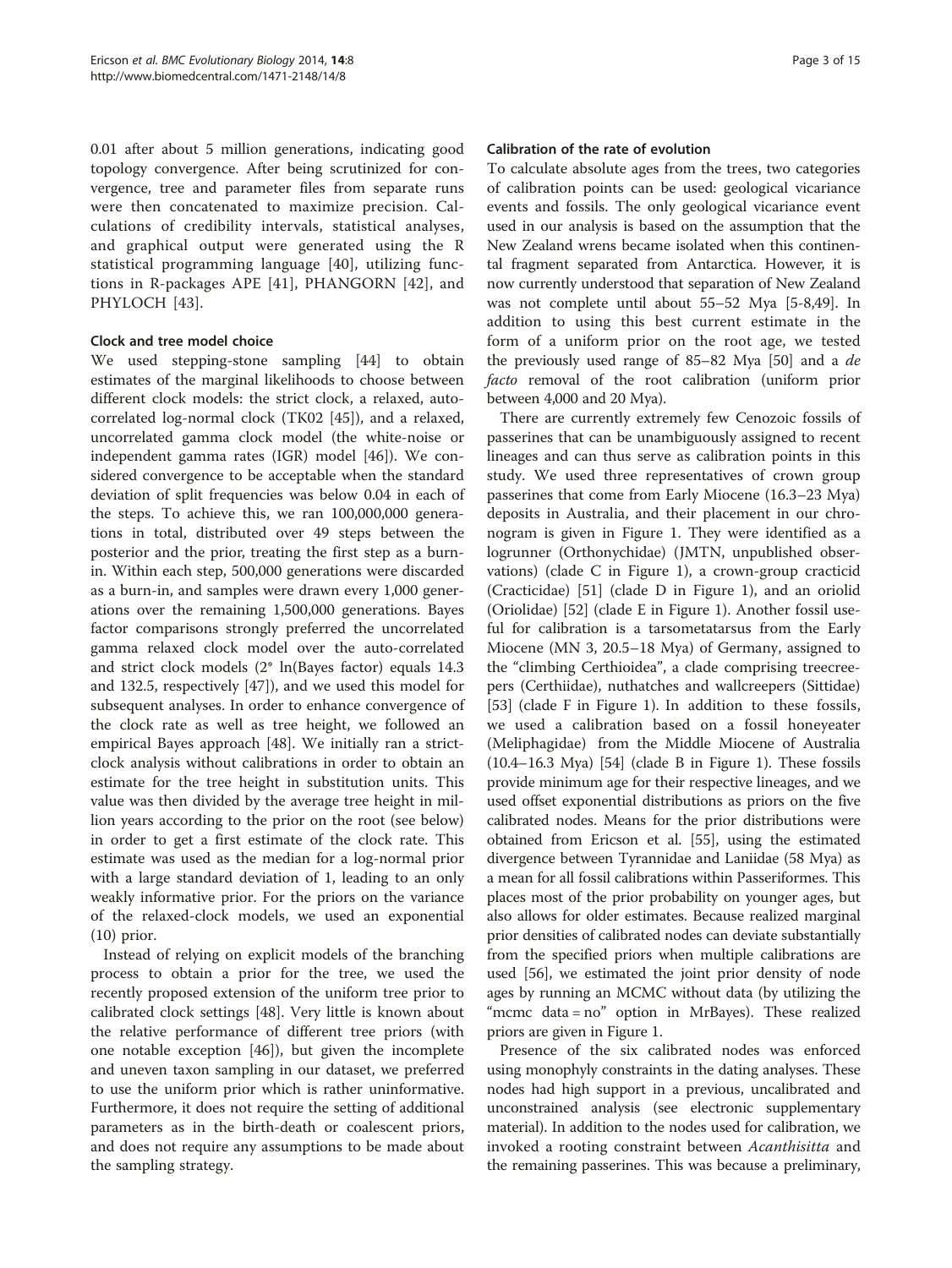Ericson et al. BMC Evolutionary Biology 2014, 14:8 extending the state of the Page 4 of 15 http://www.biomedcentral.com/1471-2148/14/8

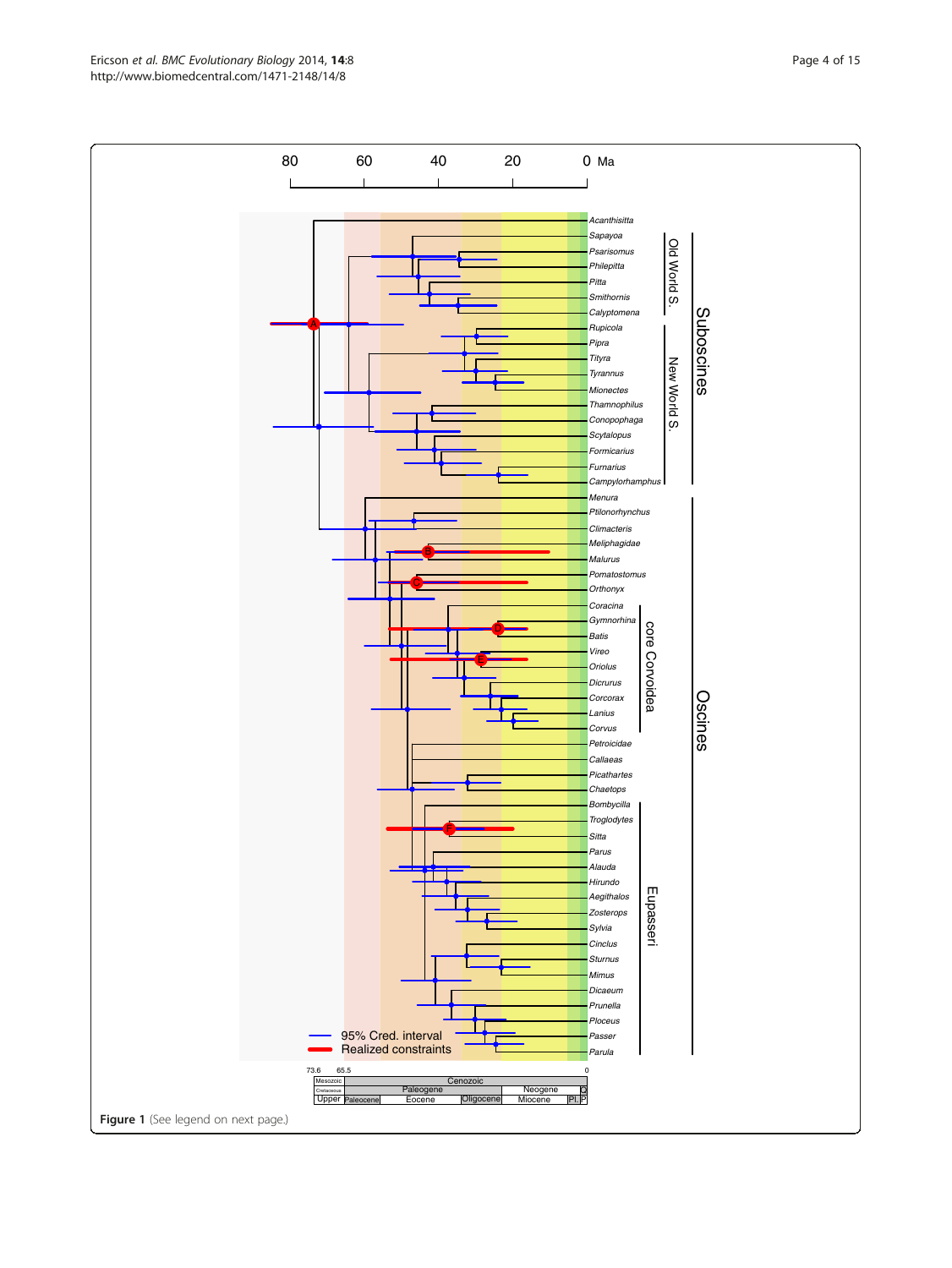#### <span id="page-4-0"></span>(See figure on previous page.)

Figure 1 Phylogenetic estimate of the evolutionary time-scale of passerines, with 95% credibility intervals plotted for estimated divergence times (thin blue bars). Thick red bars represent the realized age priors (95%) for the constrained nodes. Labels A-F indicate calibration points and fossil placements, A: vicariance event separating New Zealand from Antarctica, B: honeyeater (Meliphagidae) [\[44](#page-13-0)], C: logrunner (Orthonychidae) (JMTN, unpublished observations), D: crown-group cracticid (Cracticidae) [\[41\]](#page-13-0), E: oriolid (Oriolidae) [[42\]](#page-13-0), F: "climbing Certhioidea" [\[43\]](#page-13-0). Panel below figure indicates the geological time line; Q: Quaternary, Pl.: Pliocene, P: Pleistocene.

uncalibrated relaxed-clock analysis showed the clock model to be insufficient to recover the correct root [[35](#page-12-0)[,57](#page-13-0)].

#### Results

#### Phylogenetic relationships

The Bayesian analysis using an uncorrelated gamma relaxed clock model (IGR) produced a phylogenetic estimate that agrees strongly with that obtained from an analysis without a clock and with previous studies based on nuclear DNA data (e.g., [[13](#page-12-0)[,58\]](#page-13-0)) (Figure 1, for node numbers see Additional file [2:](#page-11-0) Figure S1). Most clades in the tree have high posterior probabilities (Additional file [3](#page-11-0): Table S2), with the exceptions occurring in the same parts of the tree that have previously been difficult to resolve.

The tree was rooted with the New Zealand wrens (Acanthisittidae), with the remaining taxa forming two clades, the suboscines and the oscines. The suboscines are divided into two reciprocally monophyletic clades consisting of taxa distributed in the New World and Old World, respectively. The New World suboscines are further divided into Furnariida and Tyrannida. Within each of these groups the inferred phylogenetic relationships agree well with those from previous studies (e.g., [[29,](#page-12-0)[59-62\]](#page-13-0)).

Within the oscines, the delimitation of Passerida has been much discussed [\[13,17,26,27](#page-12-0)]. The question concerns the relationships between Eupasseri (the core group of Passerida) and the five families Picathartidae (rockfowl), Chaetopidae (rockjumpers), Eupetidae (rail-babblers) (not included in this study), Petroicidae (Australasian robins) and Callaeidae (New Zealand wattlebirds). With the addition of more nuclear markers, Picathartidae and Chaetopidae form a sister pair that is placed in an unresolved clade with Petroicidae, Callaeidae and Eupasseri. This tree topology does not contradict the hypothesis that the insertion of one amino acid in MYC in Picathartidae, Chaetopidae, Callaeidae and Eupasseri, but not in Petroicidae, may be a synapomorphy for Passerida [[17](#page-12-0)[,63\]](#page-13-0). The well-supported parts of the inferred relationships within Passerida all agree with previous phylogenetic studies of this radiation (e.g., [[13,17\]](#page-12-0)).

## Sensitivity of divergence-time estimates to the root prior

The prior specified for the root age had a considerable effect on the posterior of the age of the passerine radiation. As expected, the 95% credibility intervals were narrowest when the most restrictive prior was used, i.e., a uniform distribution between 85 and 82 Mya for the

root node (posterior: median = 83.5, 95% credibility interval = 85.0–82.2 Mya). Widening the prior interval to 85–52 Mya, which better reflects our current understanding of the geological events leading to the separation of New Zealand from Antarctica [\[5-7](#page-12-0)], we obtained a posterior median around 73.6 Mya (85.0–59.0 Mya). When *de facto* removing the root calibration, the median estimate increased to 90.8 Mya, but with a very large uncertainty (125.6–49.4 Mya).

# Performance of individual genes for divergence-time estimation

Divergence-time estimates for the clades in the consensus tree based on the combined data are given in Figure 1, and Additional file [3:](#page-11-0) Table S2. The 95% credibility intervals for individual gene estimates are given in Figure [2](#page-5-0), where they are compared with the estimates from the combined data analysis. Intervals for certain genes may be missing at some nodes because these nodes were not recovered in the individual gene trees, which provides insights into gene incongruence. The trees inferred from both ODC1 and RAG2 were fully congruent with that from the combined analysis. In contrast, the remaining gene trees showed some topological incongruence, with GAPDH and MB differing in only one clade and RAG1 in two. MOS and MYC showed the highest topological incongruence, with four and five nodes missing, respectively. The incongruence seems to be concentrated in the regions of low resolution and within the period 47–36 Mya (Figure 1, Additional file [3:](#page-11-0) Table S2).

To summarize the performance of each individual gene, we examined the correlation between the divergence-time estimates from individual genes and from the combined analysis (Figure [3\)](#page-6-0). The gene with the least amount of data (MYC) also displays the largest variation and deviance from the combined analysis (Kendall's  $\tau$  = 0.45, p < < 0.01). All other genes produce estimates that are in better accordance with the combined estimates, with τ ranging from 0.746 (MOS) to 0.85 and 0.90, for RAG1 and RAG2, respectively. These two genes were probably the most influential in the combined estimation. The shorter genes tended to yield overestimates of ages, especially for nodes older than around 40 Mya, but underestimated the ages of younger nodes compared to the combined analysis (Figure [3](#page-6-0)).

There is a considerable variation in the precision (width of 95% credibility intervals of age estimates), both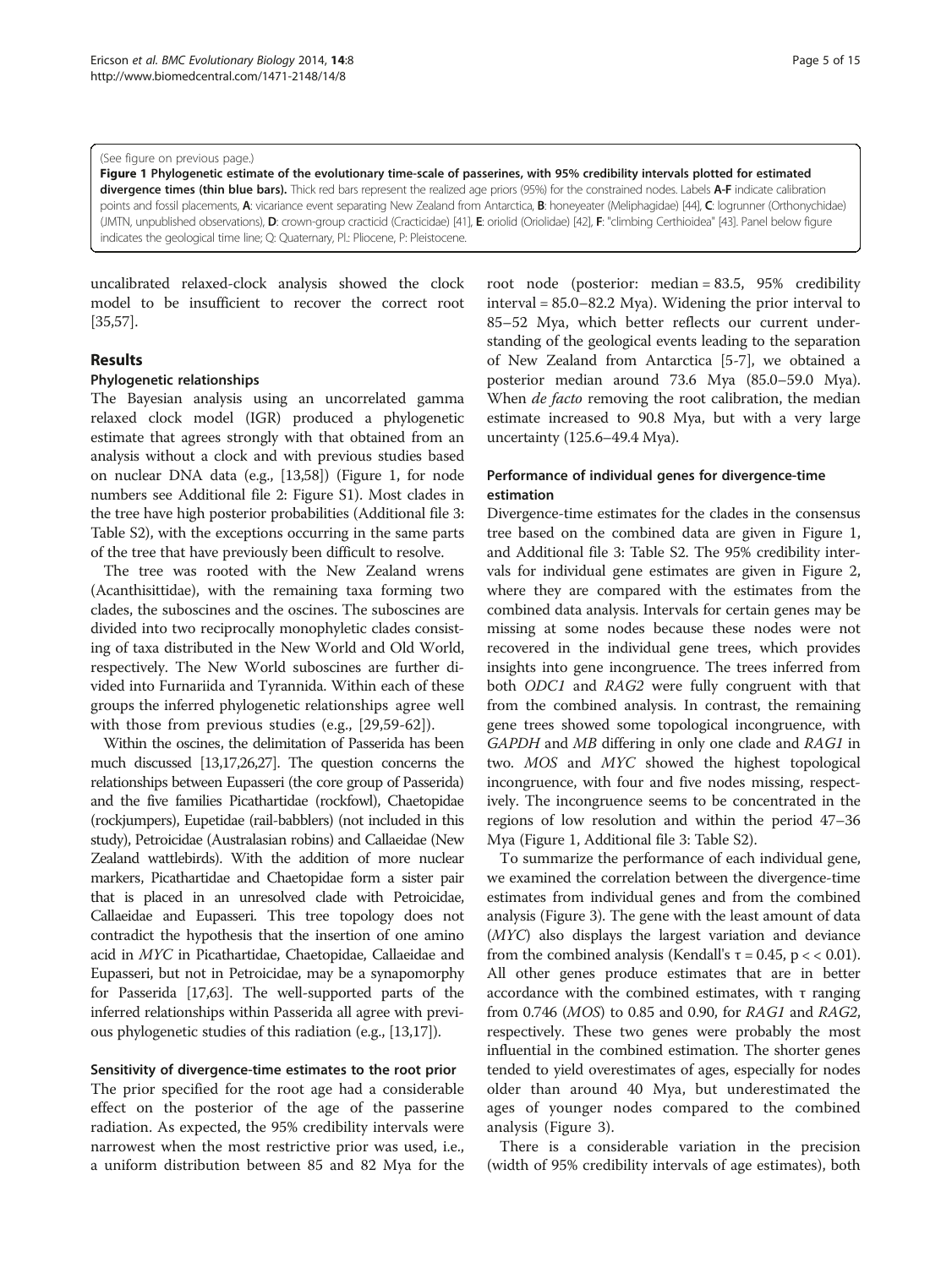among genes and for different nodes (Figure [4](#page-7-0)). There is a significant difference in the widths of the 95% credibility intervals among genes (Kruskal-Wallis,  $\chi^2$  = 75.62,  $p \ll 0.01$ ), ranging from the longest (*MYC*) with a mean width of 12.0 My, to the shortest  $(RAGI)$  with a mean

width of 8.2 My. In comparison, the combined analysis yielded age estimates with a mean 95% credibility interval width of 7.0 My.

An alternative way of examining congruency of estimates among genes, in combination with precision, is to

<span id="page-5-0"></span>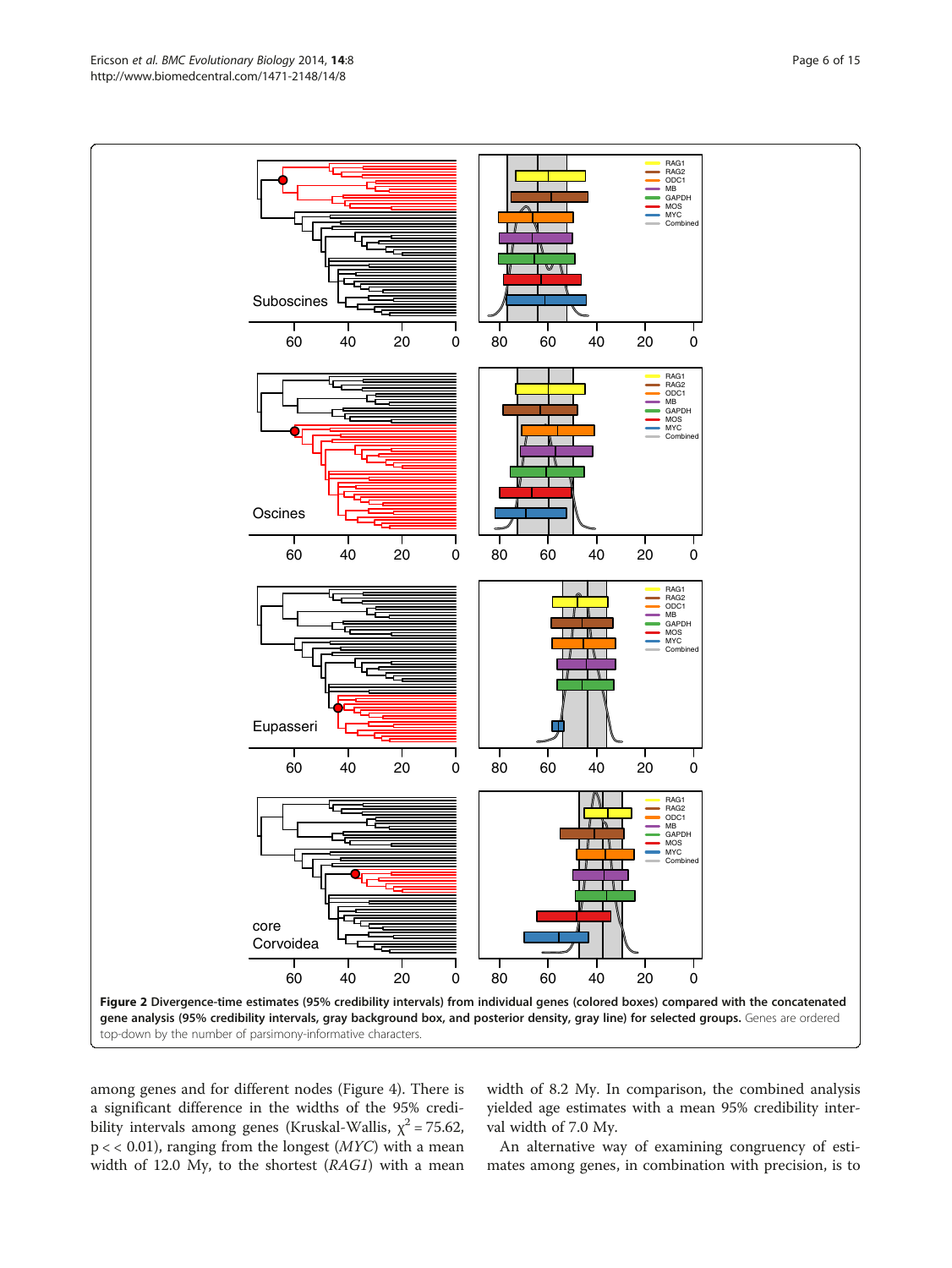<span id="page-6-0"></span>

evaluate the extent of overlap in 95% credibility intervals for individual nodes among genes (Additional file [4](#page-11-0): Figure S2). Despite the large variation observed, there is a fairly good overlap between individual gene estimates. For some nodes, both congruence and precision are high for the majority of genes.

# **Discussion**

# Phylogenetic relationships

The tree topology inferred from the Bayesian analysis of the combined data agrees well with previous estimates based on multiple nuclear and mitochondrial markers. The taxa that are difficult to place phylogenetically in the present analysis have also been problematic in other studies. Increasing the number of nuclear genes in the data set did not help to resolve the relative positions of Pitta–Calyptomena–Smithornis cf. [\[24](#page-12-0)], Pipra–Rupicola cf. [[29,](#page-12-0)[61,64](#page-13-0)], and Petroicidae vs. Picathartes–Chaetops cf. [[26,28,](#page-12-0)[65\]](#page-13-0). Furthermore, as in previous analyses (e.g., [[1,13,17,](#page-12-0)[66\]](#page-13-0)), Parus and Bombycilla cannot be confidently placed. This suggests that genome-scale sequence data are necessary to resolve these splits, or that the diversification in certain parts of the tree occurred too rapidly to be resolved with confidence.

# Utility of individual genes for divergence-time estimates

The factors determining the utility of a gene for topological inference have been investigated in several studies (e.g., [[67-73](#page-13-0)]), but there has been less attention on branch-length estimation [\[74](#page-13-0)]. However, the latter is crucial for understanding the performance of different genes in estimating node ages. In our analyses, we found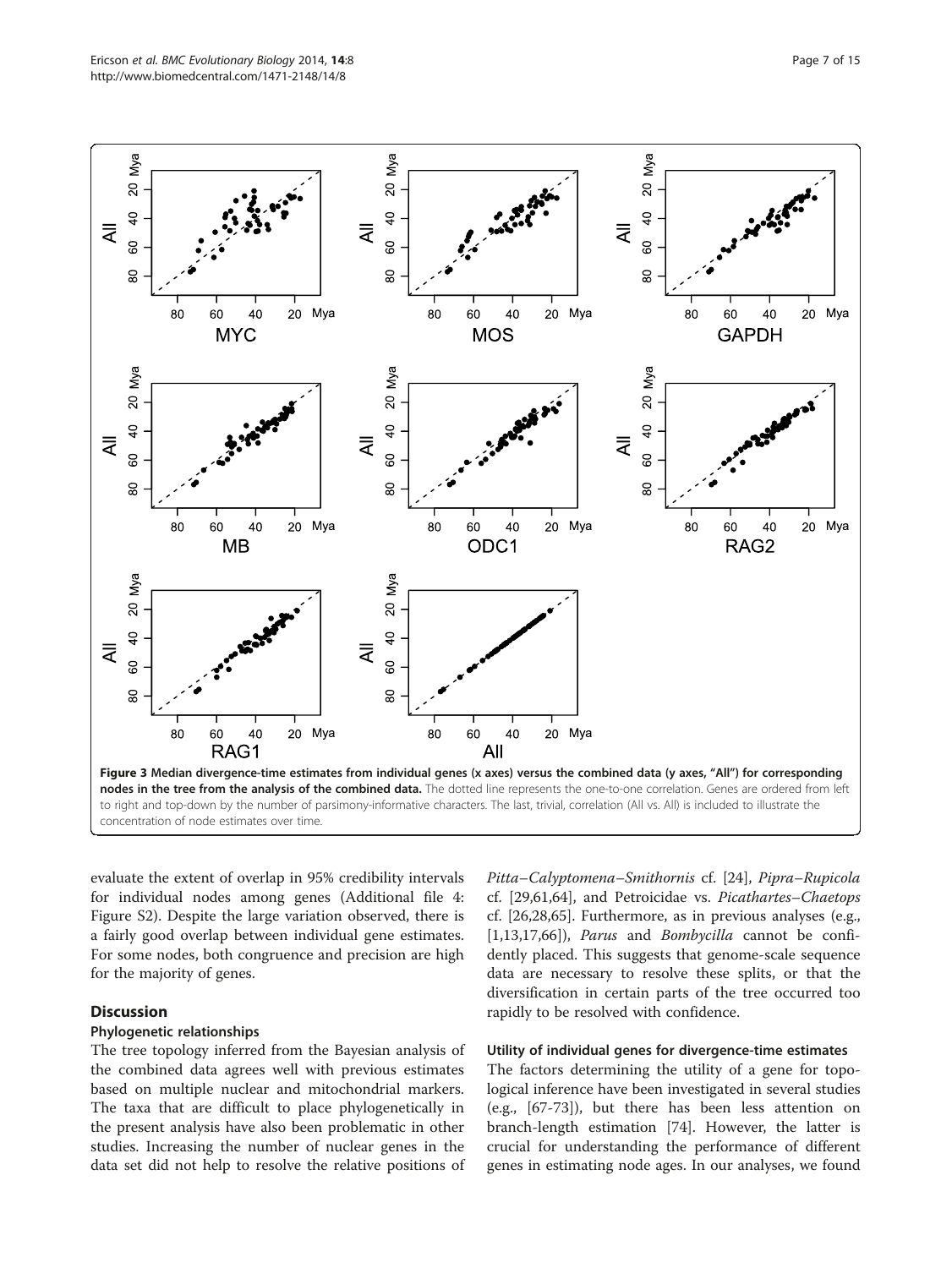<span id="page-7-0"></span>

considerable differences among genes in their ability to provide congruent (Figure [3\)](#page-6-0) and precise (Figure 4) divergence-time estimates. These gene-specific performances also varied over branches in the tree (Additional file [4:](#page-11-0) Figure S2).

One factor that is likely to affect a gene's performance is the size of the data set. As the size of the data set grows, sampling error and the width of the 95% credibility intervals will tend to decrease (down to a limit set by the prior [\[75](#page-13-0)]). This improvement in precision with an increased amount of data is apparent in our analyses (Figure 4, Additional file [3:](#page-11-0) Figure S1). Interestingly, lower precision seemed to be confined to a particular time period in the tree (ca. Oligocene; Figure [1](#page-4-0)). The uncertainty in divergence-time estimates for this time

period affected all genes, which is inconsistent with the notion that "some genes are better" for different ages.

Another factor that might affect performance of a gene is its substitution rate. A method for predicting the utility of a gene is to examine its saturation levels. A saturated gene would reach a plateau in pair-wise sequence distances over time. Using this approach, we did not find pronounced saturation in any of the individual genes or the combined data (Additional file [5:](#page-11-0) Figure S3). As an example, the MYC gene, which seems to be performing less well than other genes, is not the most rapidly evolving among the genes included in our study, but has genetic distances similar to the combined data. Hence, saturation, on its own, does not seem to be a good predictor of gene performance.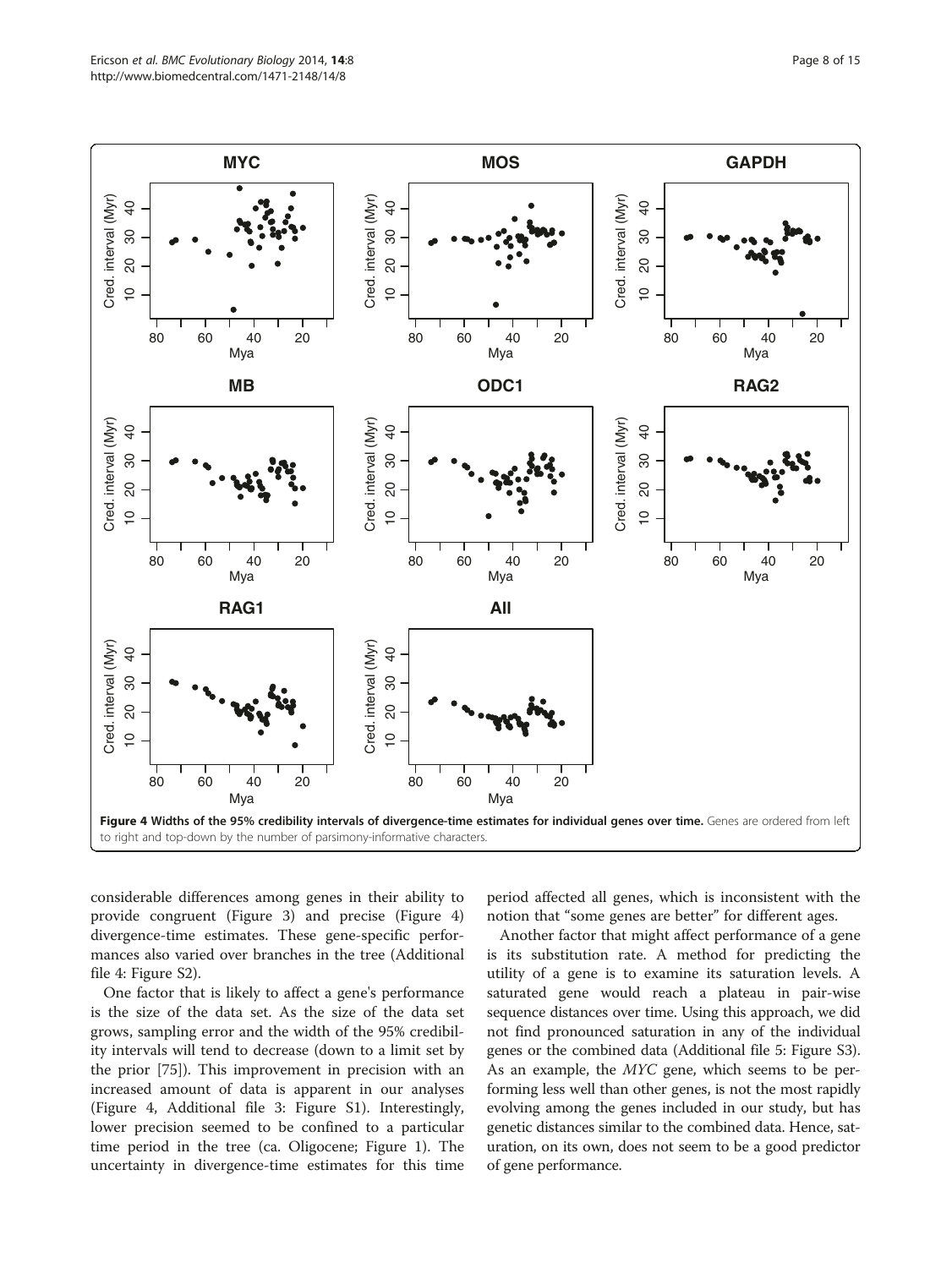Other factors that can affect the performance are clockand/or substitution-model inadequacy. The models used in the analyses might fail to capture the actual patterns of rate variation and correctly estimate branch lengths and divergence times. This might explain the tendency to over- or underestimate divergence times at different depths in the tree (Figure [3](#page-6-0)).

Finally, different genes might support different topologies (gene trees), making them less congruent or precise when compared to a concatenated tree ("species tree"). In this study, we assume that the gene trees evolved on the same topology by concatenating all of the genes in a single analysis. However, we could quantify the incongruence by looking at gene-specific estimates and identifying regions of conflict (Additional file [4:](#page-11-0) Figure S2). This approach allows us to focus on clades for which dates were estimated with high precision, and where the majority of the genes have high overlap in their 95% credibility intervals.

# Calibrating the passerine phylogeny

The increased availability of molecular data allows us to estimate phylogenetic relationships and relative branch lengths with unprecedented precision, but dating analyses still mostly depend on how the molecular clock is calibrated [[76,77\]](#page-13-0). While novel approaches that directly use fossil data are certainly preferable [\[35](#page-12-0)[,78](#page-13-0)], they require high-quality morphological datasets for both fossil and extant taxa which are currently not available for most groups. Divergence-time estimates thus still largely rely on an adequate translation of the fossil record or of certain vicariance hypotheses into priors for node ages [\[79\]](#page-13-0).

Our study took a combined approach, using available relevant passerine fossils in combination with an interpretation of the New Zealand-Antarctica vicariance event that is in better accordance with the most recent geological evidence [[5-7](#page-12-0)]. We also used two additional root calibrations to assess sensitivity. The resulting age estimates were sensitive to the vicariance calibration, an outcome that could be expected for a calibration at the root. Additionally, calibrations based on vicariance events, in contrast to fossils, also provide a maximum age constraint [\[78\]](#page-13-0). Removing the root calibration altogether led to inflated 95% credibility intervals and older median ages, indicating that the mean used for the fossil calibrations (obtained from 55, see [Methods\)](#page-1-0) was not sufficient to provide upper bounds on the node ages. In contrast, when we used the traditional, narrow interpretation of the vicariance event, i.e., an age of the Acanthisitta split of 85–82 Mya, we obtained much more precise age estimates for the passerine radiation. When widening the prior to 85–52 Mya, which more closely matches the current interpretation of the history of the break-up of eastern

Gondwana [[5-8\]](#page-12-0), divergence-time estimates became somewhat less precise, but younger. Given that divergence-time estimates relying on a narrow interpretation of the New Zealand vicariance event are probably biased, we have focused on the results obtained using the more relaxed prior on the age of the passerine root. By using both the relevant passerine fossils and an up-to-date interpretation of the New Zealand–Antarctica vicariance event, our analysis arguably provides the best estimate of the passerine evolutionary time scale.

#### Divergence times between major groups of Passerines

Our estimated dates of divergences (Figure [1](#page-4-0)) are generally younger than those from previous studies based on a large sample of passerine species (e.g. [\[13](#page-12-0)], see also [[80\]](#page-13-0)). Barker et al. [[13](#page-12-0)] used a fixed age (82 Mya) for the split between New Zealand and Antarctica as a single calibration point for the passerine tree, which may explain the difference between the estimated divergence times compared to our study.

The mean divergence times in the basal part of the tree are all late Cretaceous in age. For example, the split between suboscines and oscines is estimated at 71.4 Mya (84–58 Mya) (Table [1](#page-9-0), column A). This is considerably younger than the 91.8 Mya estimated by Pereira and Baker [\[81\]](#page-13-0), and slightly younger than the two estimates (77.4 and 76.8 Mya) obtained with different dating methods by Barker et al. [\[13](#page-12-0)] (Table [1,](#page-9-0) columns D and E). Unlike our study and that of Barker et al. [\[13](#page-12-0)], Pereira and Baker [[81\]](#page-13-0) studied mitochondrial data (whole genomes). Their study also had a broader taxonomic scope across birds, with passerines represented only by one suboscine species and one oscine species. In our study, as well as those of Barker et al. [[13](#page-12-0)] and Pereira and Baker [[81](#page-13-0)], the divergence between suboscines and oscines is estimated to have occurred in the late Cretaceous. This is in agreement with the postulated role of the break-up of Gondwana in the diversification of passerine birds [\[1,2\]](#page-12-0).

Within the suboscines, the Old World and New World taxa form two monophyletic clades, with the exception of the Colombian species Sapayoa aenigma (Broad-billed Sapayoa) which has been shown to belong to the Old World clade [\[18](#page-12-0)]. It has been speculated that the ancestors of the New World suboscines became isolated in South America when it split from Antarctica around the end of the Cretaceous [[2](#page-12-0)]. The ancestor of the Old World suboscines may have colonized the African and Indian land masses (at this time already separated from Antarctica) from the West Antarctic Peninsula via island chains on the Kerguelen and Crozet Plateaus (along the Mascarene, Maldive and Ninety East Ridges) [\[18\]](#page-12-0). The mean date for the split between the suboscines in the Old World and New World is estimated at 63.6 Mya (77–50 Mya) (Table [1](#page-9-0), column A). This is 5–7 My younger than previous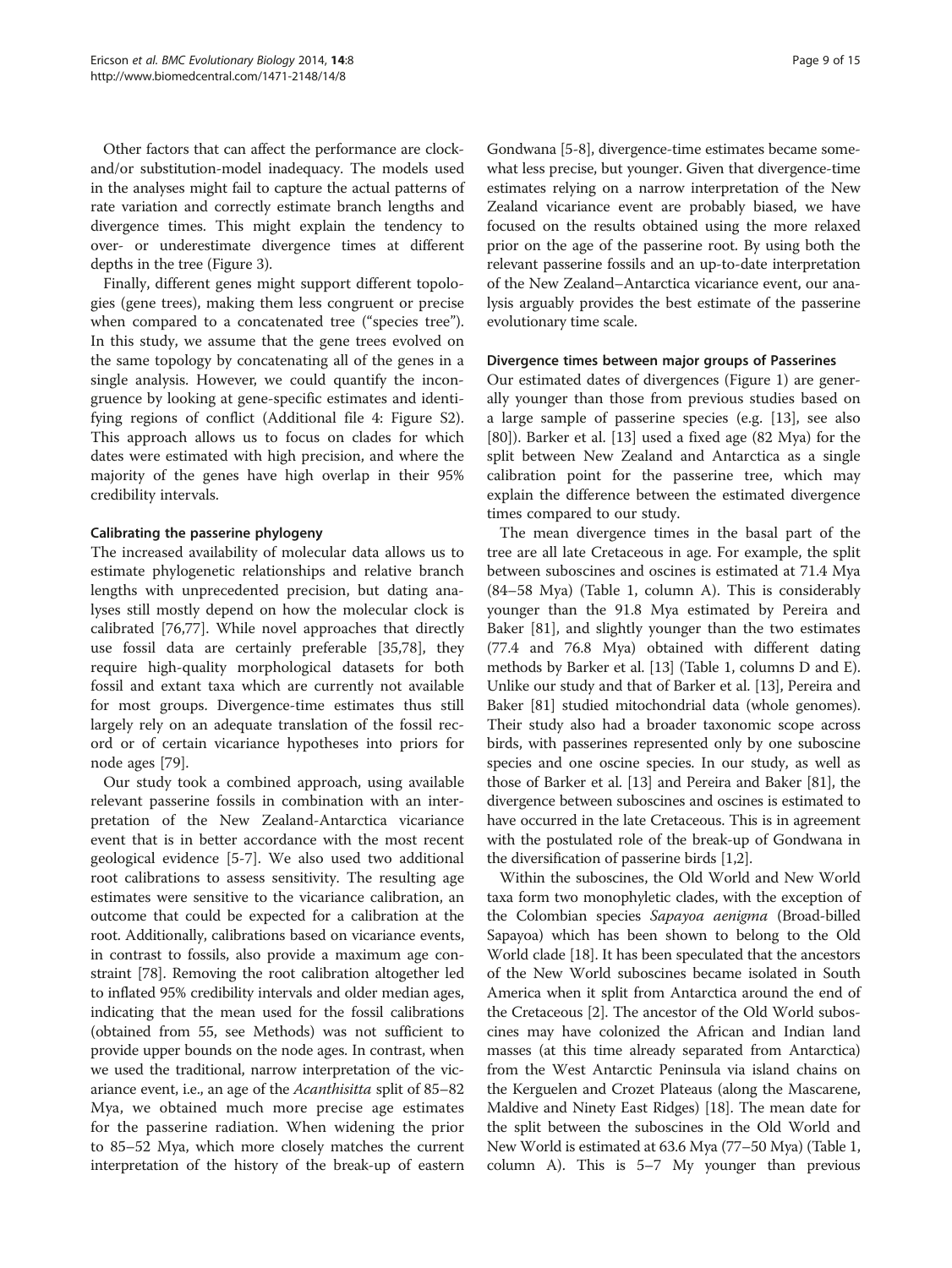|                                          | A: Present study                                                                                                |           | <b>B: Present study</b>                                                                                                           |            | C: Pereira & Baker (2006)                                  |                          | D: Barker et al. (2004)                                                          |           | E: Barker et al. (2004)                                                          |           | F: Ericson et al. (2002)                                                         |           |
|------------------------------------------|-----------------------------------------------------------------------------------------------------------------|-----------|-----------------------------------------------------------------------------------------------------------------------------------|------------|------------------------------------------------------------|--------------------------|----------------------------------------------------------------------------------|-----------|----------------------------------------------------------------------------------|-----------|----------------------------------------------------------------------------------|-----------|
|                                          | Time (mya)                                                                                                      | <b>CI</b> | Time (mya)                                                                                                                        | <b>CI</b>  | Time (mya)                                                 | <b>CI</b>                | Time (mya)                                                                       | <b>CI</b> | Time (mya)                                                                       | <b>CI</b> | Time (mya)                                                                       | <b>CI</b> |
| Split Suboscines vs.<br>Oscines (node 2) | 72.1(71.4)                                                                                                      | $84 - 58$ | 89.0 (88.6)                                                                                                                       | $123 - 49$ | 91.8                                                       | $103 - 81$               | 77.4                                                                             | $81 - 73$ | 76.8                                                                             | $80 - 72$ | 71.0                                                                             | $79 - 62$ |
| Split OW vs.<br>NW Suboscines (node 35)  | 64.2 (63.6)                                                                                                     | $77 - 50$ | 79.2 (78.8)                                                                                                                       | $110 - 44$ |                                                            |                          | 70.5                                                                             | $78 - 65$ | 68.8                                                                             | $73 - 61$ | 70.5                                                                             | $78 - 65$ |
| Oscines (node 3)                         | 59.8 (59.4)                                                                                                     | $71 - 46$ | 73.6 (73.5)                                                                                                                       | $104 - 41$ | $\overline{\phantom{0}}$                                   | $\overline{\phantom{0}}$ | 64.7                                                                             | $70 - 60$ | 63.1                                                                             | $67 - 57$ | 64.7                                                                             | $70 - 60$ |
| Core Corvoidea (node 24)                 | 37.4 (37.4)                                                                                                     | $47 - 28$ | 45.3 (45.8)                                                                                                                       | $65 - 25$  |                                                            |                          | 40.4                                                                             | $45 - 35$ | 38.6                                                                             | $42 - 32$ | 40.4                                                                             | $45 - 35$ |
| Eupasseri (node 9)                       | 43.7 (43.5)                                                                                                     | $53 - 33$ | 53.6 (53.5)                                                                                                                       | $74 - 30$  |                                                            |                          | 40.7                                                                             | $54 - 15$ | 40.8                                                                             | $49 - 36$ | 40.7                                                                             | $54 - 15$ |
| DNA data                                 | Seven nuclear genes<br>$(7,204$ bp)                                                                             |           | Seven nuclear genes<br>$(7,204$ bp)                                                                                               |            | Complete mtDNA                                             |                          | Two nuclear genes<br>$(4,126$ bp)                                                |           | Two nuclear genes<br>$(4,126$ bp)                                                |           | Two nuclear genes<br>$(1,407$ bp)                                                |           |
| Calibration(s)                           | Five passerine fossils and<br>one vicariance event,<br>split between New Zealand<br>and Antarctica (85-52 mya), |           | Five passerine fossils and<br>essentially no time-constraint<br>for New Zealand and Antarctica<br>vicariance event (4,000-20 Mya) |            | Thirteen fossils, of<br>which five avian<br>(no passerine) |                          | One vicariance<br>event, split between<br>New Zealand and<br>Antarctica (82 mya) |           | One vicariance<br>event, split between<br>New Zealand and<br>Antarctica (82 mya) |           | One vicariance event.<br>split between<br>New Zealand<br>and Antarctica (82 mya) |           |
| Dating method (program)                  | IGR relaxed clock, Bayesian<br>inference (MrBayes 3.2)                                                          |           | IGR relaxed clock, Bayesian<br>inference (MrBayes 3.2)                                                                            |            | Bayesian rate<br>autocorrelation (Multidivtime)            |                          | Penalized<br>likelihood (r8s)                                                    |           | Nonparametric rate<br>smoothing (r8s)                                            |           | Local rates method<br>(Rhino)                                                    |           |

#### <span id="page-9-0"></span>Table 1 Comparison of divergences times for five major clades of passerines as estimated in our study and in previous studies

CI = 95% confidence or credibility interval, respectively.

Estimated dates of divergences with 95% credibility intervals for five major clades of passerines as obtained in our study under different root priors (columns A and B) and in previous studies (columns C to F). The dates of divergences estimated herein are generally younger than those previously published in studies that have included a large sample of passerines. Node numbers refer to Additional file [2](#page-11-0): Figure S1 and Additional file [3:](#page-11-0) Table S2.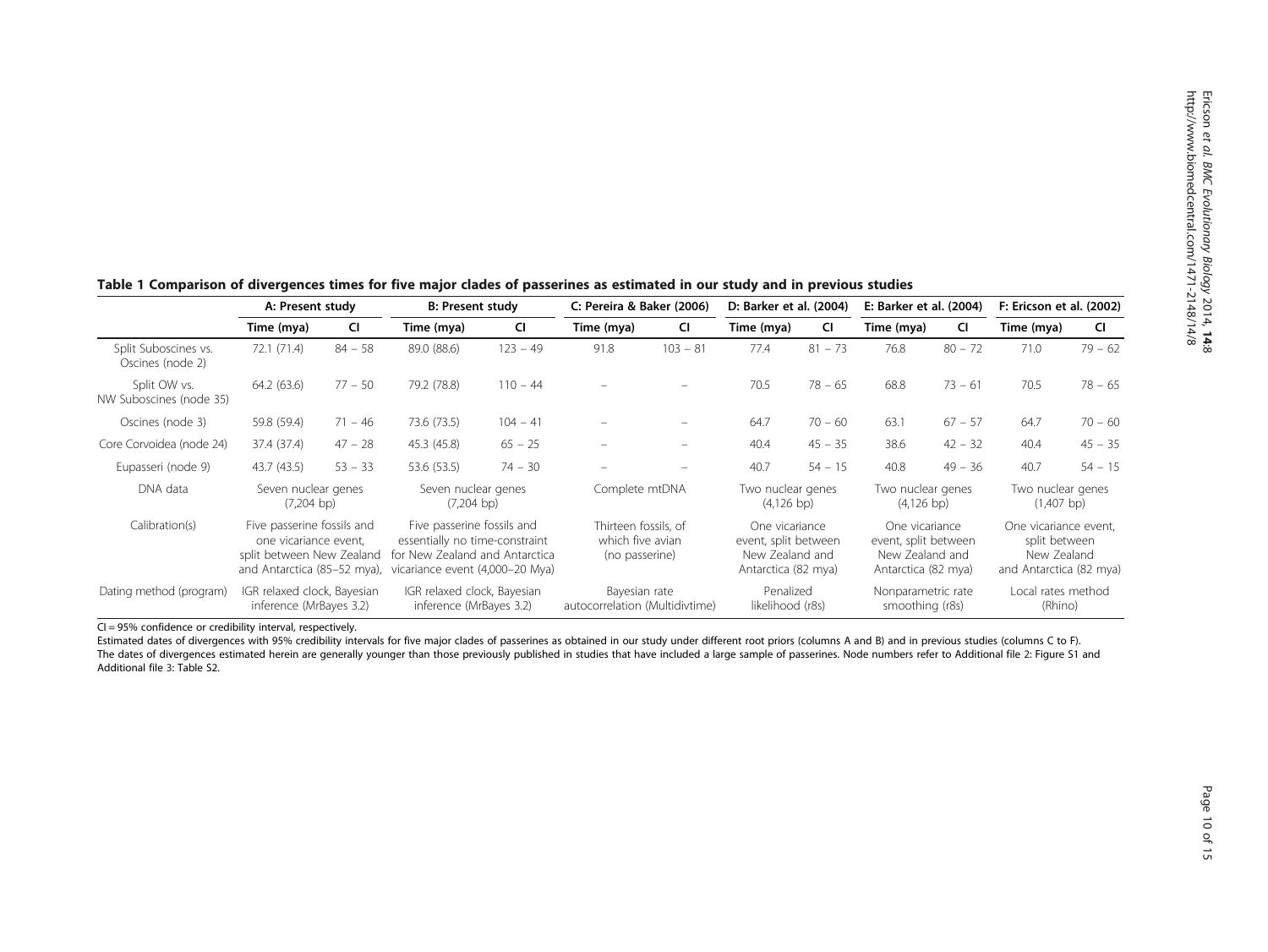estimates [[13](#page-12-0)] (Table [1](#page-9-0), columns D and E), which raises doubts about the biogeographic scenario suggested for the dispersal of the Old World suboscines from Antarctica to Africa and India.

Some biogeographic analyses have suggested that the oscines evolved in Australia after its split from Antarctica [[1,2](#page-12-0)]. In our study, the mean date estimate for the earliest split in extant oscines is 59.4 Mya (71–46 Mya). Previous estimates by Barker et al. [\[13\]](#page-12-0) are 3–5 My older (Table [1](#page-9-0), columns D and E). The core Corvoidea clade began to radiate at 37.4 Mya (47–28 Mya) according to our estimates, compared to 40.4 and 38.6 Mya, as estimated by Barker et al. [\[13](#page-12-0)] using two different algorithms.

Eupasseri consists of all species of Passerida except Petroicidae, Picathartidae, Eupetidae and Callaeidae, all of which systematists at some point have included in Passerida (e.g., [[82\]](#page-13-0) and papers cited therein). We estimate the age of Eupasseri at 43.5 Mya (53–33 Mya), which is only 1–3 My younger than the estimates by Barker et al. [\[13](#page-12-0)] (Table [1](#page-9-0), columns D and E).

The hypothesis of a Cretaceous origin for the passerine radiation is controversial, as this date is much older than would be expected from the fossil record [[83](#page-13-0)-[85\]](#page-13-0). The main criticism is the use of the New Zealand–Antarctica vicariance event for calibrating the tree. The rationale for using this calibration is the distinct Gondwanan signature of the passerine phylogeny [[80,86](#page-13-0)], with the basal clades distributed in different southern continents. However, both overall phylogenetic patterns and molecular clock estimates support an old age of the passerine radiation. By applying the passerine evolutionary rate for mitochondrial genes [\[87\]](#page-13-0), Barker et al. [[13](#page-12-0)] estimated the age of the split between the New Zealand wrens and all other passerines at 87 Mya. Our data support a Cretaceous origin of Passeriformes when we apply recent estimates of genespecific evolutionary rates by Lerner et al. [\[86](#page-13-0)] to nuclear genes analyzed in our study. Lerner et al. [[88](#page-13-0)] used island ages to obtain a dated phylogeny and rates of evolution for a number of genes in a study of Hawaiian honeycreepers. Three of the genes examined in their study were also included in our analyses. For each gene, we estimated the root age using these rates and using the respective tree heights in substitutions from our main analysis (using the rate multiplier in MrBayes). Even though this yielded rather crude estimates, the overall patterns are consistent with those from our calibrated analysis (estimate from RAG1: 115.8 Mya, 137–97 Mya; GAPDH: 99.2 Mya, 119– 81 Mya; ODC1: 56.2 Mya, 67–47 Mya).

# Divergence-time estimates suitable for use as secondary calibrations for studies of passerine evolution

Most phylogenetic analyses of passerines do not include Acanthisitta, which precludes the use of the split between New Zealand and Antarctica to calibrate the

tree. Owing to the paucity of the passerine fossil record and the difficulty with which they can be taxonomically identified below suborder level, there are few fossil passerines that can provide useful calibrations for molecular studies of divergence times. Until our understanding of geological vicariance events improves and more fossils are discovered and described, we are confined to using secondary calibration points to estimate divergence times within the passerine radiation. The extent of overlap in 95% credibility intervals of age estimates from different genes gives an idea of the suitability of an individual node as a secondary calibration point. Despite the large variations in 95% credibility intervals between genes, there is a fairly good overlap between individual gene estimates for most nodes (Additional file [4](#page-11-0): Figure S2). We find that several nodes receiving a high posterior probability (1.0)

in the phylogeny presented here provide good candidates for secondary calibration points, particularly the suboscines, oscines, core Corvoidea and Eupasseri (Figure [2](#page-5-0), Table [1\)](#page-9-0). Divergence-time estimates from our combined dataset can be used in further molecular analyses of the passerine phylogeny.

# Implications of a Cretaceous age for the passerine radiation

Molecular data suggest that the earliest diversification of passerines took place in the late Cretaceous. In studies that use a narrow 85–82 Mya span for the New Zealand– Antarctica vicariance event to calibrate the passerine phylogeny [[1,2\]](#page-12-0), this conclusion is inevitably reached by default. However, we also inferred a late Cretaceous age for the earliest evolution of passerines even when widening the age range for the vicariance event to the more realistic 85–52 Mya span and including passerine fossils for calibration (Table [1,](#page-9-0) column A). Furthermore, when we removed the influence of the New Zealand–Antarctica vicariance event and relied solely on the fossils, the median age of the passerine root fell in the Cretaceous (Table [1](#page-9-0), column B), albeit with a wide 95% credibility interval reaching well into the Cenozoic. Cretaceous ages for the earliest passerine diversifications are also implied when using independent estimates of substitution rates for individual genes. Barker et al. [[13](#page-12-0)] showed this for the mitochondrial cytochrome b gene, and our analyses yield similar results for two out of the three nuclear genes that were calibrated in this manner.

Another observation consistent with a Cretaceous origin of the passerines is that their phylogenetic relationships reveal a biogeographic pattern that has a clear Gondwanan signature. The basal oscines, the New World suboscines and the Old World suboscines, are all confined to continents that were once part of Gondwana. Although passerines could easily have dispersed, obscuring their biogeographic patterns, birds surprisingly often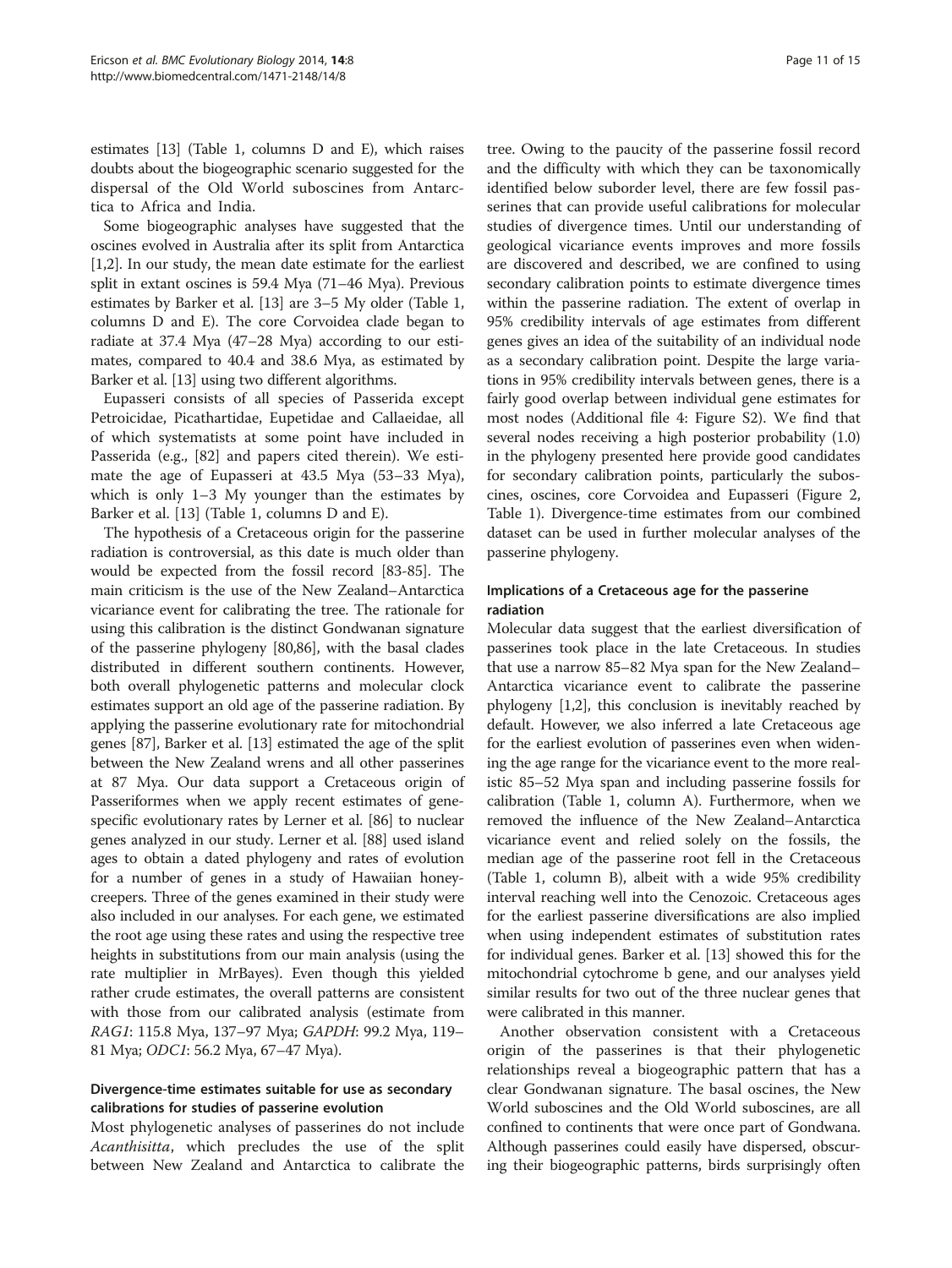<span id="page-11-0"></span>exhibit strong biogeographic patterns that are closely linked to their evolutionary history. This is true regardless of whether we study phylogeographic patterns within a species or geographic distributions of families and other higher-level taxa. The current distributions of the basal oscines, New World suboscines and Old World suboscines may be important in revealing the earliest history of the passerines, and this may also be true for the current distribution of the New Zealand wrens.

A Cretaceous origin for the passerine radiation has far-reaching implications, as it suggests the fossil record is severely incomplete [[83](#page-13-0),[84](#page-13-0)]. The oldest passerine fossils are currently known from the early Eocene (ca 55 Mya) of Australia [\[89\]](#page-13-0), which may represent stem passerines [\[85](#page-13-0)]. The oldest fossils in the Northern Hemisphere date to the early Oligocene (34–32 Mya) of Europe (see [[85](#page-13-0)] and references therein). These fossils include representatives thought to be outside crown group Eupasseres [[90,91](#page-13-0)], a suboscine-like passerine [[92](#page-14-0)], and nearly complete skeletons of passerines of unknown affinities [[93](#page-14-0)-[95](#page-14-0)]. The earliest fossil passerines that can be confidently assigned to an extant family are from the early Miocene, including a New Zealand wren [[12\]](#page-12-0) and the fossils used to calibrate the nodes in our analyses [[51-53\]](#page-13-0). It is probable that much of the early diversification took place in the southern continents from where comparatively few fossil sites from that time period are known. For example, there is an absence of passerine fossils in avifaunas from late Cretaceous and Paleogene sites in South America, and there is a significant gap in the Australian fossil record between the early Eocene and late Oligocene.

Mayr [\[85\]](#page-13-0) has remarked that a late Cretaceous age of the passerines makes this radiation unique among endothermic vertebrates in having remained morphologically "virtually unchanged for 80 million years". This is a major reason for why he is skeptical of the suggested age for the group, in addition to the lack of Cretaceous fossils. Passerines are indeed a morphologically uniform group, but this is mostly true for body parts that do not directly relate to locomotion and feeding. In passerines, the morphology associated with locomotion and feeding has shown substantial evolutionary plasticity. Following the advent of DNA-based taxonomy, the literature has been filled with examples of groups that have evolved similar adaptations by convergence (e.g., [\[59](#page-13-0)]), which has misled avian systematists for hundreds of years. Unfortunately the fossil record of passerines is silent on this point because very little is known about the morphology associated with feeding and locomotion in the few Paleogene passerines found.

# Conclusions

In this study, we used a Bayesian relaxed-clock approach to estimate the evolutionary time-scale of the major

clades of passerines based on seven nuclear genes, five passerine fossils, and an updated interpretation of the New Zealand split from Antarctica. We found no support from molecular data or from the overall biogeographic patterns of the passerines to refute the possibility of a Gondwanan origin, and thus a Cretaceous age, of the group. Our results represent the best estimate of the passerine evolutionary time-scale currently available and add to the growing support for the early Cenozoic diversification of this order. This temporal framework can be used in further biogeographical, ecological, and co-evolutionary studies of the Passeriformes. Furthermore, our analysis provides estimates of divergence times for major groups of passerines, which can be used as secondary calibration points in future molecular studies.

# Availability of data

The data sets supporting the results of this article are available in the GenBank (DNA sequences, accession nos. KF905607-KF905630) and TreeBASE (TreeBase link Study Accession URL: [http://purl.org/phylo/treebase/](http://purl.org/phylo/treebase/phylows/study/TB2:S15185) [phylows/study/TB2:S15185\)](http://purl.org/phylo/treebase/phylows/study/TB2:S15185). Also see Additional file 6: text file S1 for MrBayes command files, including clock model settings and calibration information.

# Additional files

[Additional file 1: Table S1.](http://www.biomedcentral.com/content/supplementary/1471-2148-14-8-S1.xls) Species names and GenBank accession numbers for sequences included in the phylogenetic analysis. First column lists the taxon names as they appear in the phylogeny. Taxonomy follows Dickinson EC (ed) 2003. The Howard and Moore Complete Checklist of the Birds of the World. Third edition. Princeton University Press, New Jersey. 1056 pp.

[Additional file 3: Table S2.](http://www.biomedcentral.com/content/supplementary/1471-2148-14-8-S3.xlsx) Divergence-time estimates for each node in the chronogram of the combined data set (Figures 1 and Additional file 2: Figure S1), along with posterior clade probabilities (PP), and proposals for "posterior as prior" specification to be used in secondary calibration. For the age estimates, the mean, median, lower and upper limits of the 95% credibility intervals (CI) are given. The priors are given as gamma (<mean>,<std.dev.>), centered using either the mean or the median of the posterior density. Node numbers refer to node labels in Additional file 2: Figure S1, and letters to labels in Figure 1.

[Additional file 4: Figure S2.](http://www.biomedcentral.com/content/supplementary/1471-2148-14-8-S4.pdf) Divergence-time estimates (median and 95% credibility intervals) from individual genes (colored boxes) compared with the concatenated gene analysis (median and 95% credibility intervals, gray background box). Nodes are ordered from oldest to most recent divergences, and node numbers correspond to node labels in Additional file 2: Figure S1 and Additional file 3: Table S2. A red frame indicates when a node is constrained with a calibrated node prior (see text).

[Additional file 5: Figure S3.](http://www.biomedcentral.com/content/supplementary/1471-2148-14-8-S5.pdf) Saturation plots for pair-wise sequence distances (uncorrected p-distance) over time (million years). Genes are ordered from left to right and top-down by the number of parsimonyinformative characters.

[Additional file 6:](http://www.biomedcentral.com/content/supplementary/1471-2148-14-8-S6.docx) Text file S1. MrBayes command files including clock model settings and calibration information.

#### Competing interests

The authors have no competing interests.

[Additional file 2: Figure S1.](http://www.biomedcentral.com/content/supplementary/1471-2148-14-8-S2.pdf) Chronogram inferred from the combined data (Figure [1\)](#page-4-0), with node numbers corresponding to plots in Additional file 4: Figure S2.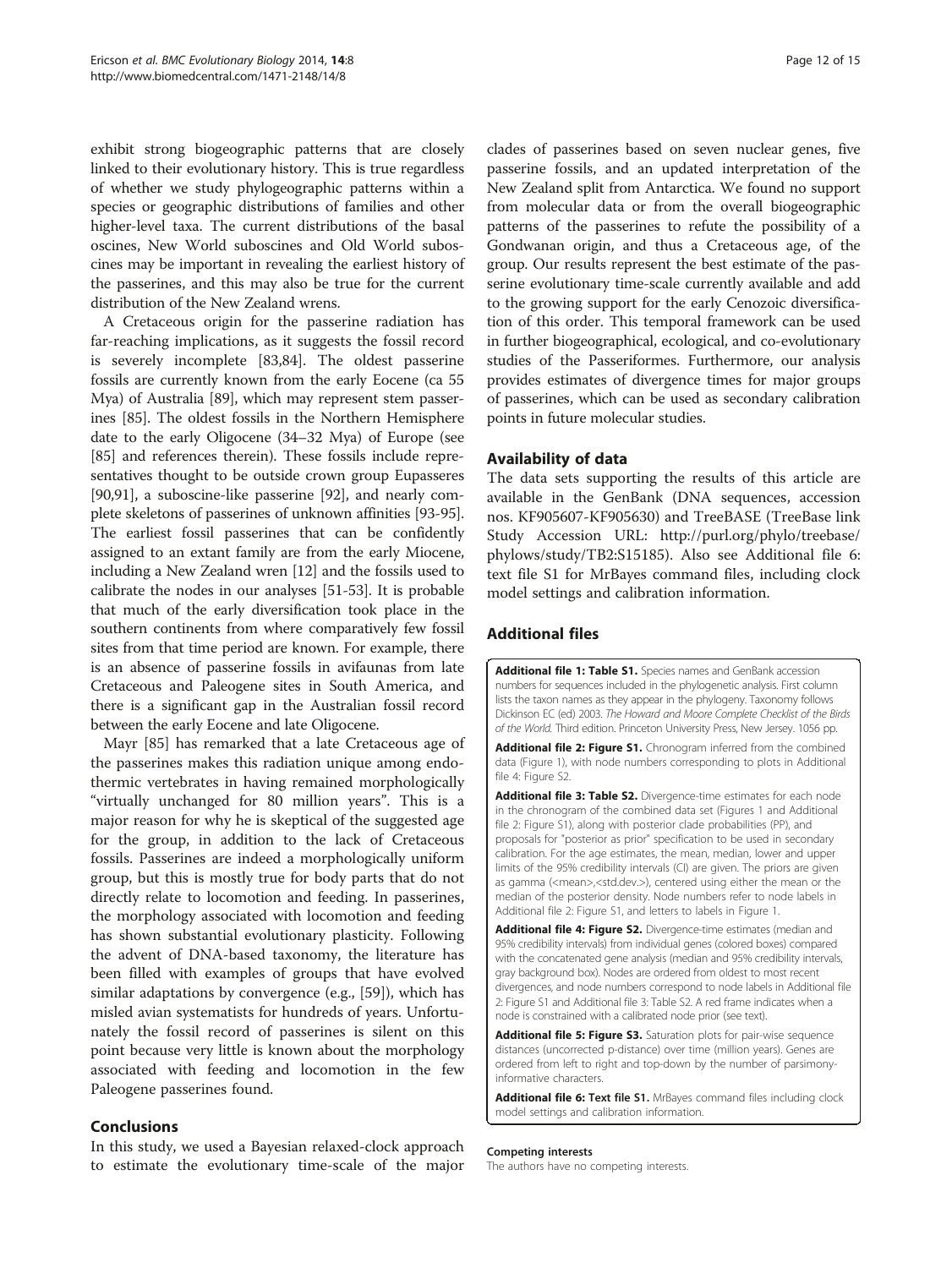#### <span id="page-12-0"></span>Authors' contributions

PE, SK, MI and JAAN designed the study. JAAN and SK performed the phylogenetic analyses, estimated divergence times and analyzed the data. MI did the lab work. JMTN provided fossil data for calibration. PE and JMTN evaluated potential fossil calibration points. PE, SK, MI and JAAN drafted the manuscript. All authors read, commented upon and approved the manuscript.

#### Acknowledgements

This work was supported by the Swedish Research Council (grants no. 621-2007-5280 and 621-2010-5321 to P.E.).

#### Author details

<sup>1</sup>Department of Zoology, Swedish Museum of Natural History, Box 50007, SE-10405 Stockholm, Sweden. <sup>2</sup>Department of Biodiversity and Genetics, Swedish Museum of Natural History, Box 50007, SE–10405 Stockholm, Sweden. <sup>3</sup>School of Biological, Earth and Environmental Sciences, University of New South Wales, Sydney NSW 2052, Australia. <sup>4</sup>BILS – Bioinformatics Infrastructure for Life Sciences, University of Linköping, SE–58183 Linköping, Sweden.

#### Received: 23 July 2013 Accepted: 2 January 2014 Published: 15 January 2014

#### References

- 1. Barker FK, Barrowclough GF, Groth JG: A phylogenetic hypothesis for passerine birds: taxonomic and biogeographic implications of an analysis of nuclear DNA sequence data. Proc R Soc Lond B 2002, 269:295–308.
- 2. Ericson PGP, Christidis L, Cooper A, Irestedt M, Jackson J, Johansson US, Norman JA: A Gondwanan origin of passerine birds supported by DNA sequences of the endemic New Zealand wrens. Proc R Soc Lond B 2002, 269:235–241.
- 3. Sutherland R: Basement geology and tectonic development of the greater New Zealand region: an interpretation from regional magnetic data. Tectonophysics 1999, 308:341–362.
- 4. Cooper RA, Millener PR: The New Zealand biota: historical background and new research. Trends Ecol Evol 1993, 8:429–433.
- 5. Gaina C, Müller DR, Royer JY, Stock J, Hardebeck J, Symonds P: The tectonic history of the Tasman Sea: a puzzle with 13 pieces. J Geophys Res 1998, 103:12413–12433.
- 6. Gaina C, Müller RD, Roest WR, Symonds P: The opening of the Tasman Sea: a gravity anomaly animation. Earth interact 1998, 2:1-23.
- 7. Schellart WP, Lister GS, Toy VG: A Late Cretaceous and Cenozoic reconstruction of the Southwest Pacific region: tectonics controlled by subduction and slab rollback processes. Earth-Sci Rev 2006, 76:191–233.
- Ladiges PY, Cantrill D: New Caledonia-Australian connection: biogeographic patterns and geology. Aust Syst Bot 2007, 20:383–389.
- 9. Landis CA, Campbell HJ, Begg JG, Mildenhall DC, Paterson AM, Trewick SA: The Waipounamu Erosion Surface: questioning the antiquity of the New Zealand land surface and terrestrial fauna and flora. Geol Mag 2008, 145:173–197.
- 10. Waters JM, Craw D: Goodbye Gondwana? New Zealand biogeography, geology, and the problem of circularity. Syst Biol 2006, 55:351–356.
- 11. Bunce M, Worthy TH, Phillips MJ, Holdaway RN, Willerslev E, Haile J, Shapiro B, Scofield RP, Drummond A, Kamp PJJ, Cooper A: The evolutionary history of the extinct ratite moa and New Zealand Neogene paleogeography. Proc Natl Acad Sci 2009, 106:20646–20651.
- 12. Worthy TH, Hand SJ, Nguyen JMT, Tennyson AJD, Worthy JP, Scofield RP, Boles WE, Archer M: Biogeographical and phylogenetic implications of an Early Miocene wren (Aves: Passeriformes: Acanthisittidae) from New Zealand. J Vert Paleontol 2010, 30:479-498.
- 13. Barker FK, Cibois A, Schikler P, Feinstein J, Cracraft J: Phylogeny and diversification of the largest avian radiation. Proc Natl Acad Sci USA 2004, 101:11040–11045.
- 14. Alström P, Ericson PGP, Olsson U, Sundberg P: Phylogeny and classification of the avian superfamily Sylvioidea. Mol Phylogenet Evol 2006, 38:381–397.
- 15. Ericson PGP, Christidis L, Irestedt M, Norman JA: Systematic affinities of the lyrebirds (Passeriformes: Menura), with a novel classification of the major groups of passerine birds. Mol Phylogenet Evol 2002, 25:53–62.
- 16. Ericson PGP, Olson SL, Irestedt M, Alvarenga H, Fjeldså J: Circumscription of a monophyletic family for the tapaculos (Aves: Rhinocryptidae): Psiloramphus in and Melanopareia out. J Ornithol 2010, 151:337–345.
- 17. Ericson PGP, Johansson US: Phylogeny of Passerida (Aves: Passeriformes) based on nuclear and mitochondrial sequence data. Mol Phylogenet Evol 2003, 29:126–138.
- 18. Fjeldså J, Zuccon D, Irestedt M, Johansson US, Ericson PGP: Sapayoa aenigma: a New World representative of 'Old World suboscines'. Proc R Soc Lond B (Suppl.) 2003, 270:S238–S241.
- 19. Fjeldså J, Irestedt M, Ericson PGP, Zuccon D: The Cinnamon Ibon Hypocryptadius cinnamomeus is a forest canopy sparrow. Ibis 2010, 152:747–760.
- 20. Fuchs J, Fjeldså J, Pasquet E: An ancient African radiation of corvoid birds (Aves: Passeriformes) detected by mitochondrial and nuclear sequence data. Zool Scr 2006, 35:375–385.
- 21. Fuchs J, Irestedt M, Fjeldså J, Couloux A, Pasquet E, Bowie RC: Molecular phylogeny of African bush-shrikes and allies: tracing the biogeographic history of an explosive radiation of corvoid birds. Mol Phylogenet Evol 2012, 64:93–105.
- 22. Gelang M, Cibois A, Pasquet E, Olsson U, Alstrom P, Ericson PGP: Phylogeny of babblers (Aves, Passeriformes): major lineages, family limits and classification. Zool Scr 2009, 38:225–236.
- 23. Irestedt M, Johansson US, Parsons TJ, Ericson PGP: Phylogeny of major lineages of suboscines (Passeriformes) analysed by nuclear DNA sequence data. J Avian Biol 2001, 32:15-25.
- 24. Irestedt M, Ohlson JI, Zuccon D, Källersjö M, Ericson PGP: Nuclear DNA from old collections of avian study skins reveals the evolutionary history of the Old World suboscines (Aves, Passeriformes). Zool Scr 2006, 35:567–580.
- 25. Irestedt M, Fuchs J, Jønsson KA, Ohlson JI, Pasquet E, Ericson PGP: The systematic affinity of the enigmatic Lamprolia victoriae (Aves: Passeriformes) - an example of avian dispersal between New Guinea and Fiji over Miocene intermittent land bridges? Mol Phylogenet Evol 2008, 48:1218–1222.
- 26. Irestedt M, Ohlson JI: The division of the major songbird radiation into Passerida and "core Corvoidea" (Aves: Passeriformes) - the species tree versus gene trees. Zool Scr 2008, 37:305–313.
- 27. Johansson US, Bowie RCK, Fjeldså J: Phylogenetic relationships within Passerida (Aves: Passeriformes): a review and a new molecular phylogeny based on three nuclear intron markers. Mol Phylogenet Evol 2008, 48:858–876.
- 28. Jønsson KA, Fjeldså J, Ericson PGP, Irestedt M: Systematic placement of an enigmatic Southeast Asian taxon Eupetes macrocerus and implications for the biogeography of a main songbird radiation, the Passerida. Biol Lett 2007, 3:323–326.
- 29. Ohlson Jl, Fjeldså J, Ericson PGP: Tyrant flycatchers coming out in the open: phylogeny and ecological radiation of Tyrannidae (Aves: Passeriformes). Zool Scr 2008, 37:315–335.
- 30. Zuccon D, Ericson PGP: Molecular and morphological evidences place the extinct New Zealand endemic Turnagra capensis in the Oriolidae. Mol Phylogenet Evol 2012, 62:414–426.
- 31. Zuccon D, Prys-Jones R, Rasmussen PC, Ericson PGP: The phylogenetic relationships and generic limits of finches (Fringillidae). Mol Phylogenet Evol 2012, 62:581–596.
- 32. Cooper A, Penny D: Mass survival of birds across the Cretaceous–Tertiary boundary: molecular evidence. Science 1997, 275:1109–1113.
- 33. Irestedt M, Fjeldså J, Johansson US, Ericson PGP: Systematic relationships and biogeography of the tracheophone suboscines (Aves: Passeriformes). Mol Phylogenet Evol 2002, 23:499–512.
- 34. Allen ES, Omland KE: Novel intron phylogeny (ODC) supports plumage convergence in orioles (Icterus). Auk 2003, 120:961–969.
- 35. Ronquist F, Teslenko M, Van der Mark P, Ayres DL, Darling A, Höhna S, Larget B, Liu L, Suchard MA, Huelsenbeck JP: MrBayes 3.2: Efficient Bayesian phylogenetic inference and model choice across a large model space. Syst Biol 2012, 61:539-542.
- 36. Huelsenbeck JP, Larget B, Alfaro ME: Bayesian phylogenetic model selection using reversible-jump Markov chain Monte Carlo. Mol Biol Evol 2004, 21:1123–1133.
- 37. Yang Z: Among-site rate variation and its impact on phylogenetic analyses. Trends Ecol Evol 1996, 11:367–372.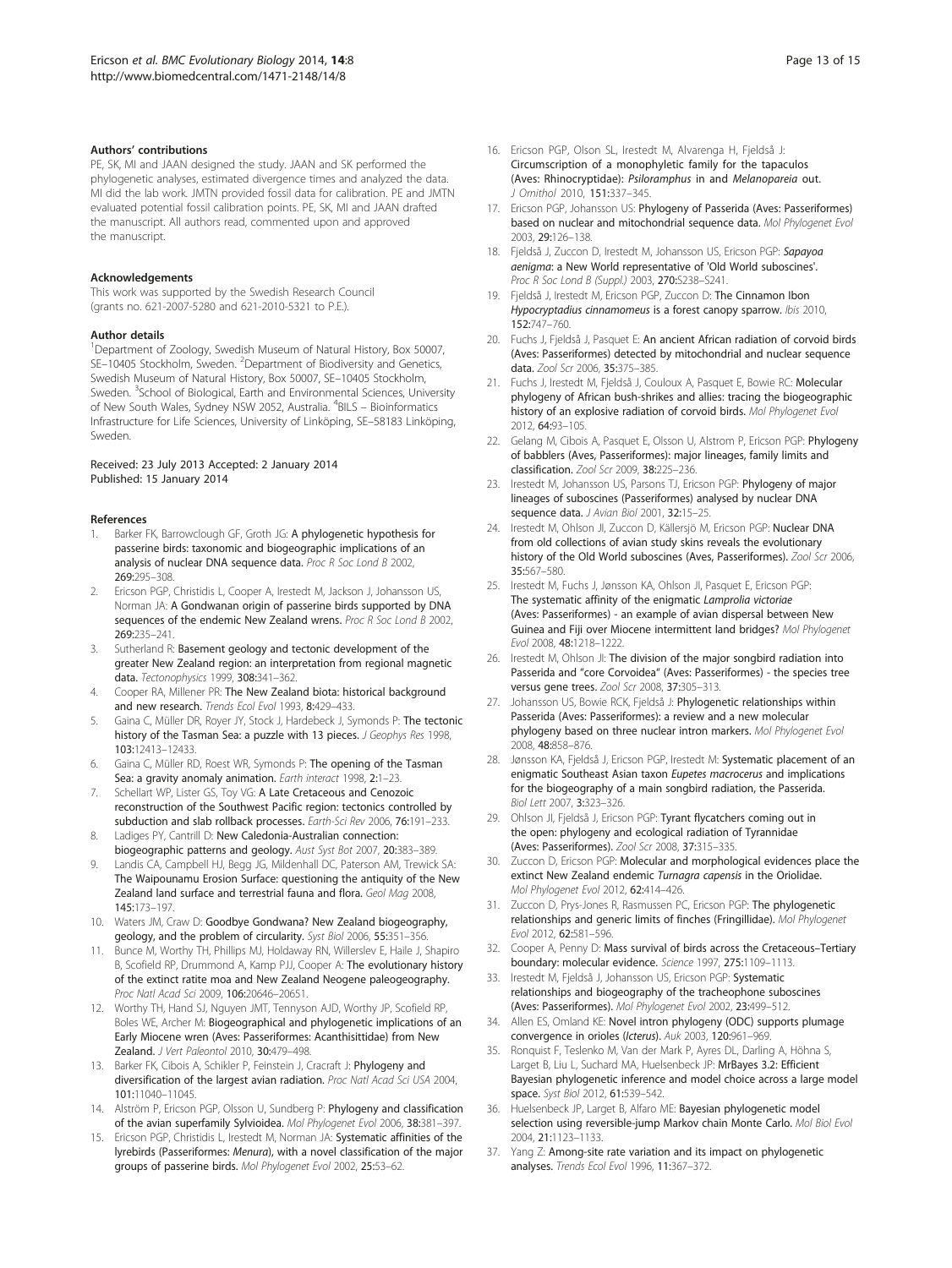- <span id="page-13-0"></span>38. Rambaut A, Drummond AJ: Tracer v1.4; 2007. Available from [http://beast.bio.ed.ac.uk/Tracer.](http://beast.bio.ed.ac.uk/Tracer)
- 39. Nylander JAA, Wilgenbus JC, Warren DL, Swofford DL: AWTY (Are We There Yet?): A system for graphical exploration of MCMC convergence in Bayesian phylogenetics. Bioinformatics 2008, 24:581–583.
- 40. R Core Team: R: A language and environment for statistical computing. Vienna, Austria: R Foundation for Statistical Computing; 2012. [http://www.R-project.org/](http://www.r-project.org/).
- 41. Paradis E, Claude J, Strimmer K: APE: analyses of phylogenetics and evolution in R language. Bioinformatics 2004, 20:289–290.
- 42. Schliep KP: PHANGORN: Phylogenetic analysis using R. Bioinformatics 2011, 27:592–593.
- 43. Heibl C: PHYLOCH: R language tree plotting tools and interfaces to diverse phylogenetic software packages; 2008. Available from: [http://www.christophheibl.de/Rpackages.html.](http://www.christophheibl.de/Rpackages.html)
- 44. Xie W, Lewis PO, Fan Y, Kuo L, Chen M-H: Improving marginal likelihood estimation for Bayesian phylogenetic model selection. Syst Biol 2011, 60:150–160.
- 45. Thorne JL, Kishino H: Divergence time and evolutionary rate estimation with multilocus data. Syst Biol 2002, 51:689–702.
- 46. Lepage T, Bryant D, Philippe H, Lartillot N: A general comparison of relaxed molecular clock models. Mol Biol Evol 2007, 24:2669–2680.
- 47. Kass RE, Raftery AE: Bayes Factors. J Am Statist Ass 1995, 90:773-795.
- 48. Ronquist F, Klopfstein S, Vilhelmsen L, Schulmeister S, Murray DL, Rasnitsyn AP: A total-evidence approach to dating with fossils, applied to the early radiation of the Hymenoptera. Syst Biol 2012, 61:973–999.
- 49. McLoughlin S: The breakup history of Gondwana and its impact on pre-Cenozoic floristic provincialism. Austral Syst Bot 2001, 49:271–300.
- 50. Zachos J, Pagani M, Sloan L, Thomas E, Billups K: Trends, rhythms, and aberrations in global climate change 65 Ma to present. Science 2001, 292:686–693.
- 51. Nguyen JMT, Worthy TH, Boles WE, Hand SJ, Archer M: A new cracticid (Passeriformes: Cracticidae) from the Early Miocene of Australia. Emu 2013, 113:374–382.
- 52. Boles WE: A songbird (Aves: Passeriformes: Oriolidae) from the Miocene of Riversleigh, northwestern Queensland, Australia. Alcheringa 1999, 23:51–56.
- 53. Manegold A: Earliest fossil record of the Certhioidea (treecreepers and allies) from the early Miocene of Germany. J Ornithol 2008, 149:223-228.
- 54. Boles WE: Fossil honeyeaters (Meliphagidae) from the Tertiary of Riversleigh, northwestern Queensland. Emu 2005, 105:21–26.
- 55. Ericson PGP, Anderson CL, Britton T, Elzanowski A, Johansson US, Källersjö M, Ohlson JI, Parsons TJ, Zuccon D, Mayr G: Diversification of Neoaves: integration of molecular sequence data and fossils. Biol Lett 2006, 2:543–547.
- 56. Heled J, Drummond AJ: Calibrated tree priors for relaxed phylogenetics and divergence time estimation. Syst Biol 2012, 61:138–149.
- 57. Huelsenbeck JP, Bollback JP, Levine AM: Inferring the root of a phylogenetic tree. Syst Biol 2002, 51:32–43.
- 58. Jønsson KA, Fjeldså J: Determining biogeographic patterns of dispersal and diversification in oscine passerine birds in Australia, Southeast Asia and Africa. J Biogeogr 2006, 33:1155-1165.
- 59. Irestedt M, Fjeldså J, Dalén L, Ericson PGP: Convergent evolution, habitat shifts and variable diversification rates in the ovenbird-woodcreeper family (Furnariidae). BMC Evol. Biol. 2009, 9:268.
- 60. Moyle RG, Chesser RT, Brumfield RT, Tello JG, Marchese DJ, Cracraft J: Phylogeny and phylogenetic classification of the antbirds, ovenbirds, woodcreepers and allies (Aves: Passeriformes: infraorder Furnariides). Cladistics 2009, 25:386–405.
- 61. Tello JG, Moyle RG, Marchese DJ, Cracraft J: Phylogeny and phylogenetic classification of the tyrant flycatchers, cotingas, manakins and their allies (Aves: Tyrannides). Cladistics 2009, 25:429–467.
- 62. Ohlson JI, Irestedt M, Ericson PGP, Fjeldså J: Phylogeny and classification of the New World suboscines (Aves, Passeriformes). Zootaxa 2013, 3613:1–35.
- 63. Ericson PGP, Johansson US, Parsons TJ: Major divisions of oscines revealed by insertions in the nuclear gene c-myc: a novel gene in avian phylogenetics. Auk 2000, 117:1077–1086.
- 64. Ericson PGP, Zuccon D, Ohlson JI, Johansson US, Alvarenga H, Prum RO: Higher level phylogeny and morphological evolution of tyrant

flycatchers, cotingas, manakins and their allies (Aves: Tyrannida). Mol Phylogenet Evol 2006, 40:471–483.

- 65. Jønsson KA, Irestedt M, Fuchs J, Ericson PGP, Christidis L, Bowie RCK, Norman JA, Pasquet E, Fieldså J: Explosive avian radiations and multi-directional dispersal across Wallacea: Evidence from the Campephagidae and other Crown Corvida (Aves). Mol Phylogenet Evol 2008, 47:221–236.
- 66. Spellman GA, Cibois A, Moyle RG, Winker K, Barker FK: Clarifying the systematics of an enigmatic avian lineage: What is a bombycillid? Mol Phylogenet Evol 2008, 49:691–1044.
- 67. Graybeal A: Evaluating the phylogenetic utility of genes: a search for genes informative about deep divergences among vertebrates. Syst Biol 1994, 43:174-193.
- 68. Yang Z: On the best evolutionary rate for phylogenetic analysis. Syst Biol 1998, 47:125–133.
- 69. Collins TM, Fedrigo O, Naylor GJP: Choosing the best genes for the job: the case for stationary genes in genome-scale phylogenetics. Syst Biol 2005. 54:493-500
- 70. Townsend JP: Profiling phylogenetic informativeness. Syst Biol 2007, 56:222–231.
- 71. Fischer M, Steel MA: Sequence length bounds for resolving a deep phylogenetic divergence. J Theoret Biol 2009, 256:247–252.
- 72. Klopfstein S, Kropf C, Quicke DLJ: An evaluation of phylogenetic informativeness profiles and the molecular phylogeny of Diplazontinae (Hymenoptera, Ichneumonidae). Syst Biol 2010, 9:226–241.
- 73. Susko E, Roger AJ: The probability of correctly resolving a split as an experimental design criterion in phylogenetics. Syst Biol 2012, 61:811–821.
- 74. Goldman N: Phylogenetic information and experimental design in molecular systematics. Proc R Soc Lond B 1998, 265:1779-1786.
- 75. Dos Reis M, Yang Z: The unbearable uncertainty of Bayesian divergence time estimation. J Syst Evol 2013, 51:30-43.
- 76. Inoue J, Donoghue PCJ, Yang Z: The impact of the representation of fossil calibrations on Bayesian estimation of species divergence times. Syst Biol 2010, 59:74–89.
- 77. Warnock RCM, Yang Z, Donoghue PCJ: Exploring uncertainty in the calibration of the molecular clock. Biol Lett 2012, 8:156–159.
- 78. Pyron RA: Divergence time estimation using fossils as terminal taxa and the origins of Lissamphibia. Syst Biol 2011, 60:466–481.
- 79. Parham JF, Donoghue PCJ, Bell CJ, Calway TD, Head JJ, Holroyd PA, Inoue J, Irmis RB, Joyce WG, Ksepka DT, Patané JSL, Smith ND, Tarver JE, van Tuinen M, Yang Z, Angielczyk KD, Greenwood JM, Hipsley CA, Jacobs L, Makovicky PJ, Müller J, Smith KT, Theodor JM, Warnock RCM, Benton MJ: Best practices for justifying fossil calibrations. Syst Biol 2012, 61:346–359.
- 80. Cracraft J, Barker FK: Passeriformes. In The Timetree of Life. Edited by Hedges SB, Kumar S. New York: Oxford University Press; 2009:423–431.
- 81. Pereira SL, Baker AJ: A mitogenomic timescale for birds detects variable phylogenetic rates of molecular evolution and refutes the standard molecular clock. Mol Biol Evol 2006, 23:1731–1740.
- 82. Harshman J: Passerida. Version 23 June 2008 (under construction); 2008. <http://tolweb.org/Passerida/29223/2008.06.23> in The Tree of Life Web Project, [http://tolweb.org/.](http://tolweb.org/)
- 83. Feduccia A: 'Big bang' for Tertiary birds? Trends Ecol Evol 2003, 18:172-176.
- 84. Mayr G: Paleogene Fossil Birds. Heidelberg: Springer; 2009.
- 85. Mayr G: The age of the crown group of passerine birds and its evolutionary significance – molecular calibrations versus the fossil record. Syst Biodiv 2013, 11:7–13.
- 86. Cracraft J: Avian evolution, Gondwana biogeography and the Cretaceous-Tertiary mass extinction event. Proc R Soc Lond B 2001, 268:459–469.
- 87. Fleischer RC, McIntosh CE, Tarr CL: Evolution on a volcanic conveyor belt: using phylogeographic reconstructions and K–Ar based ages of the Hawaiian Islands to estimate molecular evolutionary rates. Mol. Ecol. 1998, 7:533–545.
- 88. Lerner HRL, Meyer M, James HF, Hofreiter M, Fleischer RC: Multilocus resolution of phylogeny and timescale in the extant adaptive radiation of Hawaiian honeycreepers. Curr Biol 2011, 21:1838-1844.
- 89. Boles WE: The world's oldest songbird. Nature 1995, 374:21-22.
- 90. Mayr G, Manegold A: The oldest European fossil songbird from the early Oligocene of Germany. Naturwissenschaften 2004, 91:173–177.
- 91. Mayr G, Manegold A: New specimens of the earliest European passeriform bird. Acta Palaeont Polonica 2006, 51:315–323.